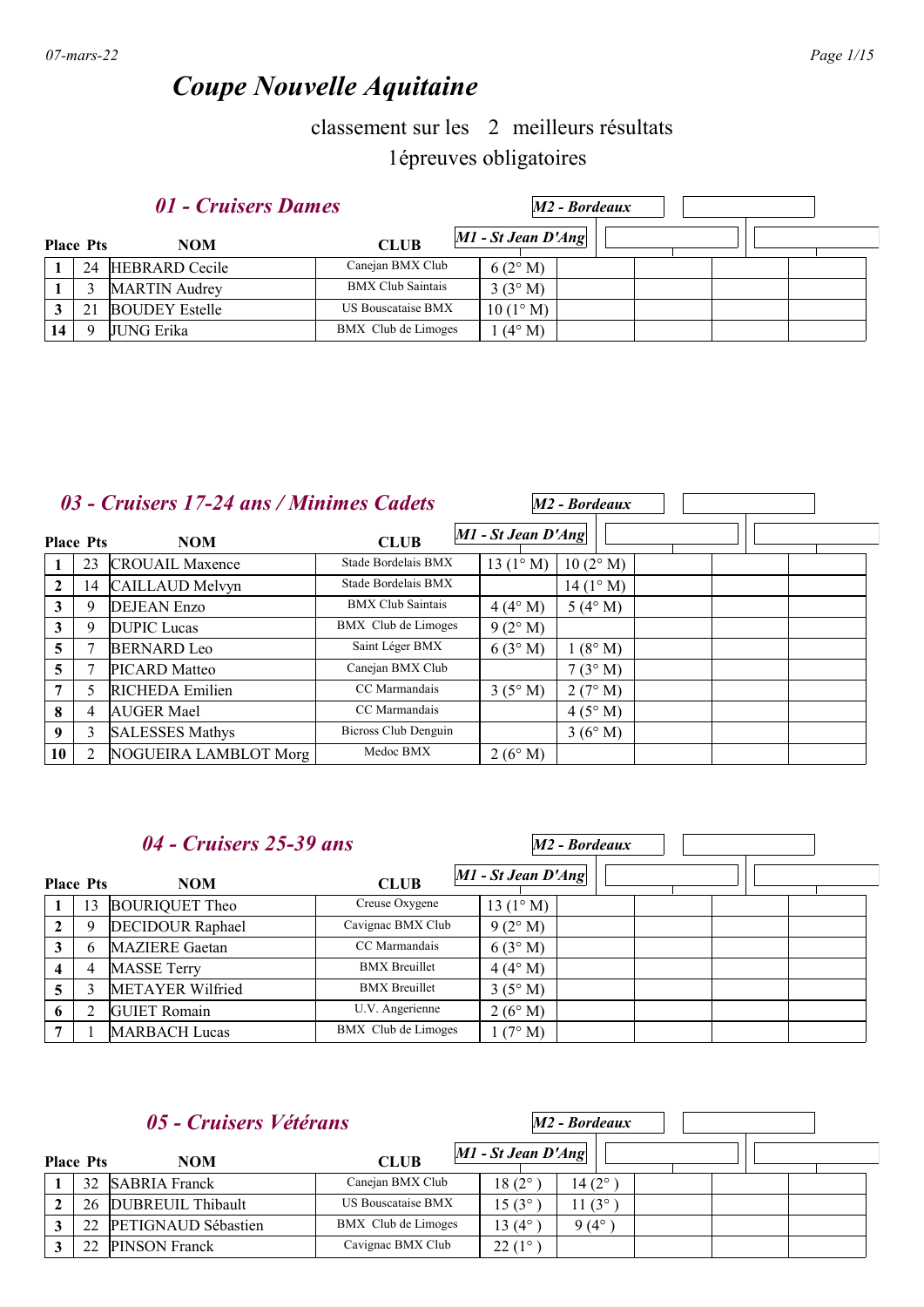| 4  | 19             | <b>CAPLIER Nicolas</b>     | <b>BMX</b> Breuillet        | 4(5° M)         |                 |  |  |
|----|----------------|----------------------------|-----------------------------|-----------------|-----------------|--|--|
| 5  | 20             | <b>COUREAUD Thomas</b>     | <b>US Bouscataise BMX</b>   | $12(5^{\circ})$ | $8(5^{\circ})$  |  |  |
| 6  | 18             | <b>DELMAS</b> Swann        | <b>Bicross Club Denguin</b> |                 | $18(1^{\circ})$ |  |  |
| 6  | 16             | POURPOINT Florian          | <b>BMX Club Saintais</b>    | 3(6°M)          |                 |  |  |
| 7  | 15             | THEREZE Stephane           | Medoc BMX                   | $11(6^{\circ})$ | 4(5° M)         |  |  |
| 8  | 11             | <b>GRELAUD Florent</b>     | Cognac BMX                  | 4(5° M)         | $7(6^{\circ})$  |  |  |
| 9  | 13             | PARDAL Mario               | <b>BMX Club Saintais</b>    | 3(6° M)         |                 |  |  |
| 9  | 10             | QUINTANET Julien           | Creuse Oxygene              | $10(7^{\circ})$ |                 |  |  |
| 9  | 10             | <b>VILLARD Romuald</b>     | Cognac BMX                  | 7(6°1/2)        | 3(6° M)         |  |  |
| 11 | 9              | <b>DAGNAUD</b> Fabien      | U.V. Angerienne             | $9(8^{\circ})$  |                 |  |  |
| 12 | 8              | <b>GENTIL Eric</b>         | <b>BMX</b> Club de Limoges  | 8(5°1/2)        |                 |  |  |
| 12 | 8              | <b>SCLAVON Jerome</b>      | Cognac BMX                  | 8(5°1/2)        |                 |  |  |
| 14 | 7              | <b>GUILLEUX Laurent</b>    | <b>BMX Club Niortais</b>    | 4(5° M)         | 3(6° M)         |  |  |
| 14 | $\overline{7}$ | LHERIDAUD Michael          | <b>BMX</b> Club de Limoges  | 7(6°1/2)        |                 |  |  |
| 16 | 6              | PILLET David               | Stade Bordelais BMX         |                 | $6(7^{\circ})$  |  |  |
| 16 | 6              | POUMEYREAU Alexandre       | CC Marmandais               | 2(7° M)         | 4(5° M)         |  |  |
| 18 | $\overline{4}$ | DUGALLEIX William          | CC Marmandais               | 2(7° M)         | 2(7° M)         |  |  |
| 19 | 3              | MAISSANT Rodolphe          | U.V. Angerienne             | 3(6° M)         |                 |  |  |
| 20 | 2              | <b>FACCHETTI Dominique</b> | Saint Léger BMX             | 2(7° M)         |                 |  |  |

|                         |                | 06 - Cruisers Loisirs       |                            |                    | M2 - Bordeaux    |  |  |  |
|-------------------------|----------------|-----------------------------|----------------------------|--------------------|------------------|--|--|--|
| <b>Place Pts</b>        |                | <b>NOM</b>                  | <b>CLUB</b>                | M1 - St Jean D'Ang |                  |  |  |  |
| 1                       | 24             | <b>HEBRARD</b> Cecile       | Canejan BMX Club           |                    | $18(2^{\circ})$  |  |  |  |
| $\boldsymbol{2}$        | 22             | <b>CLAOUE</b> Karine        | Stade Bordelais BMX        |                    | $22(1^{\circ})$  |  |  |  |
| $\mathbf{3}$            | 21             | <b>BOUDEY</b> Estelle       | <b>US Bouscataise BMX</b>  |                    | 11 $(6^{\circ})$ |  |  |  |
| $\overline{\mathbf{4}}$ | 19             | <b>CAPLIER Nicolas</b>      | <b>BMX</b> Breuillet       |                    | $15(3^{\circ})$  |  |  |  |
| 5                       | 18             | <b>HERMANT Bruno</b>        | U.V. Angerienne            | $18(1^{\circ})$    |                  |  |  |  |
| 6                       | 16             | POURPOINT Florian           | <b>BMX Club Saintais</b>   |                    | 13 $(4^{\circ})$ |  |  |  |
| 7                       | 15             | <b>POITEVIN Enrick</b>      | <b>BMX</b> Breuillet       | $8(5^{\circ})$     | 7(6°1/2)         |  |  |  |
| 8                       | 14             | <b>NOGUEIRA Anthony</b>     | Medoc BMX                  | $14(2^{\circ})$    |                  |  |  |  |
| 9                       | 13             | PARDAL Mario                | <b>BMX Club Saintais</b>   |                    | $10(7^{\circ})$  |  |  |  |
| 9                       | 13             | <b>TESTET Gilles</b>        | CC Marmandais              | 6(7°)              | 7(6°1/2)         |  |  |  |
| 11                      | 12             | <b>CHAMPLAIN</b> Orlaine    | Medoc BMX                  |                    | $12(5^{\circ})$  |  |  |  |
| 11                      | 12             | <b>THEMIER Fabrice</b>      | PEDAL CLUB OLERONAIS       | 4(5° M)            | 8(5°1/2)         |  |  |  |
| 13                      | 11             | <b>BARINOIL Jérémy</b>      | Bicross de Mios            | $11(3^{\circ})$    |                  |  |  |  |
| 14                      | 9              | <b>AUGER Pascal</b>         | CC Marmandais              |                    | $9(8^{\circ})$   |  |  |  |
| 14                      | 9              | <b>JUNG Erika</b>           | <b>BMX</b> Club de Limoges |                    | 8(5°1/2)         |  |  |  |
| 14                      | 9              | PINCON Hugo                 | PEDAL CLUB OLERONAIS       | $9(4^{\circ})$     |                  |  |  |  |
| 17                      | 8              | ROUSSEL Vincent             | Canejan BMX Club           | $5(8^{\circ})$     | 3(6°M)           |  |  |  |
| 18                      | 7              | <b>DIDIER</b> Stefan        | Canejan BMX Club           | 3(6°M)             | $4(5^\circ M)$   |  |  |  |
| 18                      | 7              | <b>NADREAU Fabien</b>       | PEDAL CLUB OLERONAIS       | $7(6^{\circ})$     |                  |  |  |  |
| 20                      | 6              | <b>MARIMON</b> Frederic     | CC Marmandais              | 2(7° M)            | $4(5^\circ M)$   |  |  |  |
| 20                      | 6              | <b>VANDERMEERSCH Xavier</b> | Medoc BMX                  | 3(6° M)            | 3(6°M)           |  |  |  |
| 22                      | $\overline{4}$ | SOUPIZE Gauthier            | Canejan BMX Club           | 4(5° M)            |                  |  |  |  |
| 22                      | 4              | <b>TUO Thierry</b>          | CC Marmandais              |                    | 4(5° M)          |  |  |  |

|                  | $07 - 7$ et - Garçons   |                      |                      | M2 - Bordeaux      |  |  |
|------------------|-------------------------|----------------------|----------------------|--------------------|--|--|
| <b>Place Pts</b> | <b>NOM</b>              | <b>CLUB</b>          | $MI - St Jean D'Ang$ |                    |  |  |
| 33               | <b>BARINOIL Timothy</b> | Bicross de Mios      | $18(2^{\circ})$      | $15(3^{\circ})$    |  |  |
| 33               | <b>BENOIT</b> Esteban   | <b>UCS</b> Anglet    | $15(3^{\circ})$      | $18(2^{\circ}$     |  |  |
| 32               | <b>RENOUX Louis</b>     | U.V. Angerienne      | $22(1^{\circ}$       | $10(7^{\circ})$    |  |  |
| 26               | <b>VEZIEN Nolan</b>     | Saint Léger BMX      | $13(4^{\circ})$      | 13 (4 $^{\circ}$ ) |  |  |
| 22               | <b>FORESTE Hugo</b>     | Bicross Club Denguin |                      | $22(1^{\circ})$    |  |  |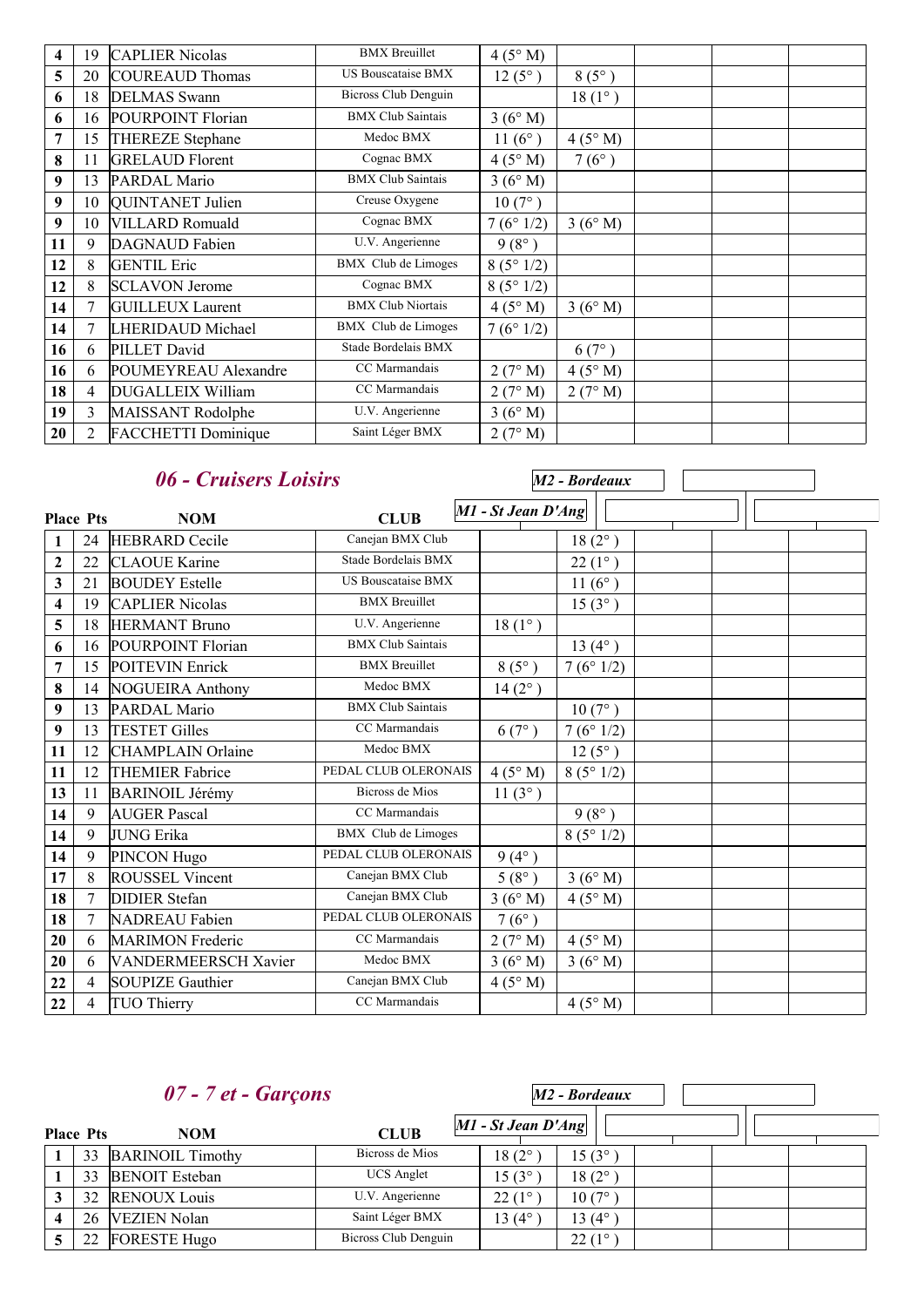| 6  | 16             | <b>HENNION</b> Andrej        | U.V. Angerienne           | 11 $(6^{\circ})$ | 5(8°1/2)         |  |
|----|----------------|------------------------------|---------------------------|------------------|------------------|--|
| 6  | 16             | <b>LEMOS DE ABREU MAISON</b> | Stade Montois BMX         | $9(8^{\circ})$   | 7(6°1/2)         |  |
| 8  | 14             | <b>BETIN</b> Theo            | <b>BMX Club Saintais</b>  | 6(7°1/2)         | 8(5°1/2)         |  |
| 8  | 14             | <b>PARMENON Esteban</b>      | Medoc BMX                 | 8(5°1/2)         | 6(7°1/2)         |  |
| 10 | 12             | <b>BUISSON Timéo</b>         | <b>BMX</b> Breuillet      | 8(5°1/2)         | 4(5° M)          |  |
| 10 | 12             | <b>CLEMENT</b> Nominoe       | <b>BMX</b> Gujanais       |                  | $12(5^{\circ})$  |  |
| 10 | 12             | <b>DELAUNAY Axel</b>         | <b>BMX</b> Val du Taurion | $12(5^{\circ})$  |                  |  |
| 13 | 11             | <b>SOUFFRAN Leon</b>         | Canejan BMX Club          |                  | 11 $(6^{\circ})$ |  |
| 14 | 10             | <b>BRETHES Jules</b>         | Stade Montois BMX         | $10(7^{\circ})$  |                  |  |
| 15 | 9              | <b>SANSON Romeo</b>          | Stade Bordelais BMX       |                  | $9(8^{\circ})$   |  |
| 16 | 8              | <b>BONIN</b> Antoine         | Artigues Vélo Club        |                  | 8(5°1/2)         |  |
| 17 | $\tau$         | HIDREAU Gaspard              | U.V. Angerienne           | 7(6°1/2)         |                  |  |
| 17 | $\tau$         | <b>TUIN FAGGION Elliot</b>   | <b>UCS</b> Anglet         |                  | 7(6°1/2)         |  |
| 17 | $\tau$         | <b>VOISIN</b> Arthur         | <b>BMX</b> Breuillet      | 7(6°1/2)         |                  |  |
| 20 | 6              | <b>DEHEZ</b> Alexandre       | Stade Bordelais BMX       |                  | 6(7°1/2)         |  |
| 20 | 6              | <b>NICOLI FASOLA Mathis</b>  | Canejan BMX Club          | 6(7°1/2)         |                  |  |
| 20 | 6              | <b>QUEFFELEC Maxime</b>      | Canejan BMX Club          | 4(5° M)          | 2(7° M)          |  |
| 23 | 5              | <b>BASSANT Tom</b>           | PEDAL CLUB OLERONAIS      | 5(8°1/2)         |                  |  |
| 23 | 5              | <b>MARTIN</b> Gabriel        | Canejan BMX Club          | 5(8°1/2)         |                  |  |
| 23 | 5              | <b>SEUGNET Ruben</b>         | <b>BMX Club Saintais</b>  |                  | 5(8°1/2)         |  |
| 26 | $\overline{4}$ | CHÂTAIGNIER Hippolyte        | <b>BMX Club Niortais</b>  | 4(5° M)          |                  |  |
| 26 | $\overline{4}$ | <b>DUBOUIL Axel</b>          | CC Marmandais             |                  | 4(5° M)          |  |
| 26 | $\overline{4}$ | <b>GOURDET Jacques</b>       | Cognac BMX                | 4(5° M)          |                  |  |
| 26 | $\overline{4}$ | <b>GRATADOUX Antonin</b>     | U.V. Angerienne           | 4(5° M)          |                  |  |
| 26 | $\overline{4}$ | <b>MARTIN Liam</b>           | <b>BMX</b> Club Saintais  |                  | 4(5° M)          |  |
| 26 | 4              | <b>MARTIN Paul</b>           | Stade Bordelais BMX       |                  | 4(5° M)          |  |
| 32 | $\mathfrak{Z}$ | <b>AUGIER Milo</b>           | <b>Bicross de Mios</b>    | 3(6°M)           |                  |  |
| 32 | $\mathfrak{Z}$ | <b>BOUCETTA Evan</b>         | Stade Bordelais BMX       |                  | 3(6°M)           |  |
| 32 | $\mathfrak{Z}$ | <b>BSAIES</b> Leith          | Stade Bordelais BMX       |                  | 3(6°M)           |  |
| 32 | $\mathfrak{Z}$ | <b>LAGASSAT Valentin</b>     | Stade Bordelais BMX       |                  | 3(6°M)           |  |
| 32 | $\overline{3}$ | <b>LARIGNON Ethan</b>        | Saint Léger BMX           | 3(6° M)          |                  |  |
| 32 | $\mathfrak{Z}$ | <b>LEBARBIER Axel</b>        | <b>BMX</b> Breuillet      | 3(6° M)          |                  |  |
| 32 | $\overline{3}$ | <b>PELLETIER Louis</b>       | PEDAL CLUB OLERONAIS      | 3(6°M)           |                  |  |
| 32 | 3              | <b>SABRI</b> Daoud           | Stade Bordelais BMX       |                  | 3(6°M)           |  |
| 40 | $\overline{2}$ | <b>EN NATTOUH Yazid</b>      | <b>US Bouscataise BMX</b> |                  | 2(7° M)          |  |
| 40 | $\overline{2}$ | KHAYATI Ibrahim              | Stade Bordelais BMX       |                  | 2(7° M)          |  |
| 40 | $\overline{2}$ | TREHARD Léo                  | <b>BMX</b> Breuillet      | 2(7° M)          |                  |  |
| 40 | $\overline{2}$ | TRÉMOLET Théo Paul           | <b>BMX Club Niortais</b>  | 2(7° M)          |                  |  |
| 44 | 1              | <b>BARNY</b> Aaron           | Cavignac BMX Club         |                  | 1(8° M)          |  |

|                         |    | 09 - 8 ans Garçons       |                           | M2 - Bordeaux                                 |  |
|-------------------------|----|--------------------------|---------------------------|-----------------------------------------------|--|
| <b>Place Pts</b>        |    | <b>NOM</b>               | <b>CLUB</b>               | M1 - St Jean D'Ang                            |  |
|                         | 45 | PASCAUD Shayan           | <b>UCS</b> Anglet         | 19(3°)<br>$26(1^{\circ})$                     |  |
| 2                       | 43 | RAOULAS Hugo             | Stade Bordelais BMX       | $17(4^{\circ})$<br>$26(1^{\circ})$            |  |
| 3                       | 39 | <b>FERRER Jahly</b>      | Cognac BMX                | $22(2^{\circ})$<br>$17(4^{\circ})$            |  |
| $\overline{\mathbf{4}}$ | 35 | LONGEQUEUE Timeo         | <b>BMX</b> Val du Taurion | $13(8^{\circ})$<br>$22(2^{\circ})$            |  |
| 5                       | 30 | <b>ROY Enzo</b>          | Medoc BMX                 | $14(7^{\circ})$<br>$16(5^{\circ})$            |  |
| 6                       | 27 | LARCABAL Xabi            | <b>UCS</b> Anglet         | 12(5°1/2)<br>$15(6^{\circ})$                  |  |
| 6                       | 27 | <b>OMAR</b> Sayan        | <b>BMX Club Niortais</b>  | 11 $(6° 1/2)$<br>$16(5^{\circ})$              |  |
| 8                       | 24 | <b>MARIMON</b> Alexandre | CC Marmandais             | 9(8°1/2)<br>$15(6^{\circ})$                   |  |
| 9                       | 22 | <b>JULIENNE Leo</b>      | BMX Club de Limoges       | 11 (6 $\degree$ 1/2)<br>11 ( $6^{\circ}$ 1/2) |  |
| 10                      | 21 | <b>REFAUVELET Mael</b>   | <b>BMX Club Niortais</b>  | 11 (6 $^{\circ}$ 1/2)<br>10(7°1/2)            |  |
| 11                      | 20 | <b>BOISSEAU</b> Axel     | Cognac BMX                | 10(7°1/2)<br>10(7°1/2)                        |  |
| 12                      | 19 | <b>MASSE</b> Lenny       | <b>BMX</b> Breuillet      | $19(3^{\circ})$                               |  |
| 13                      | 17 | <b>DRON</b> Lenny        | Artigues Vélo Club        | 9(8°1/2)<br>8(5°1/4)                          |  |
| 14                      | 16 | <b>BILLY Léandre</b>     | <b>BMX Club Niortais</b>  | 8(5°1/4)<br>8(5°1/4)                          |  |
| 14                      |    | 16 GOMEZ Matheo          | <b>UCS</b> Anglet         | $4(5^\circ M)$<br>12(5°1/2)                   |  |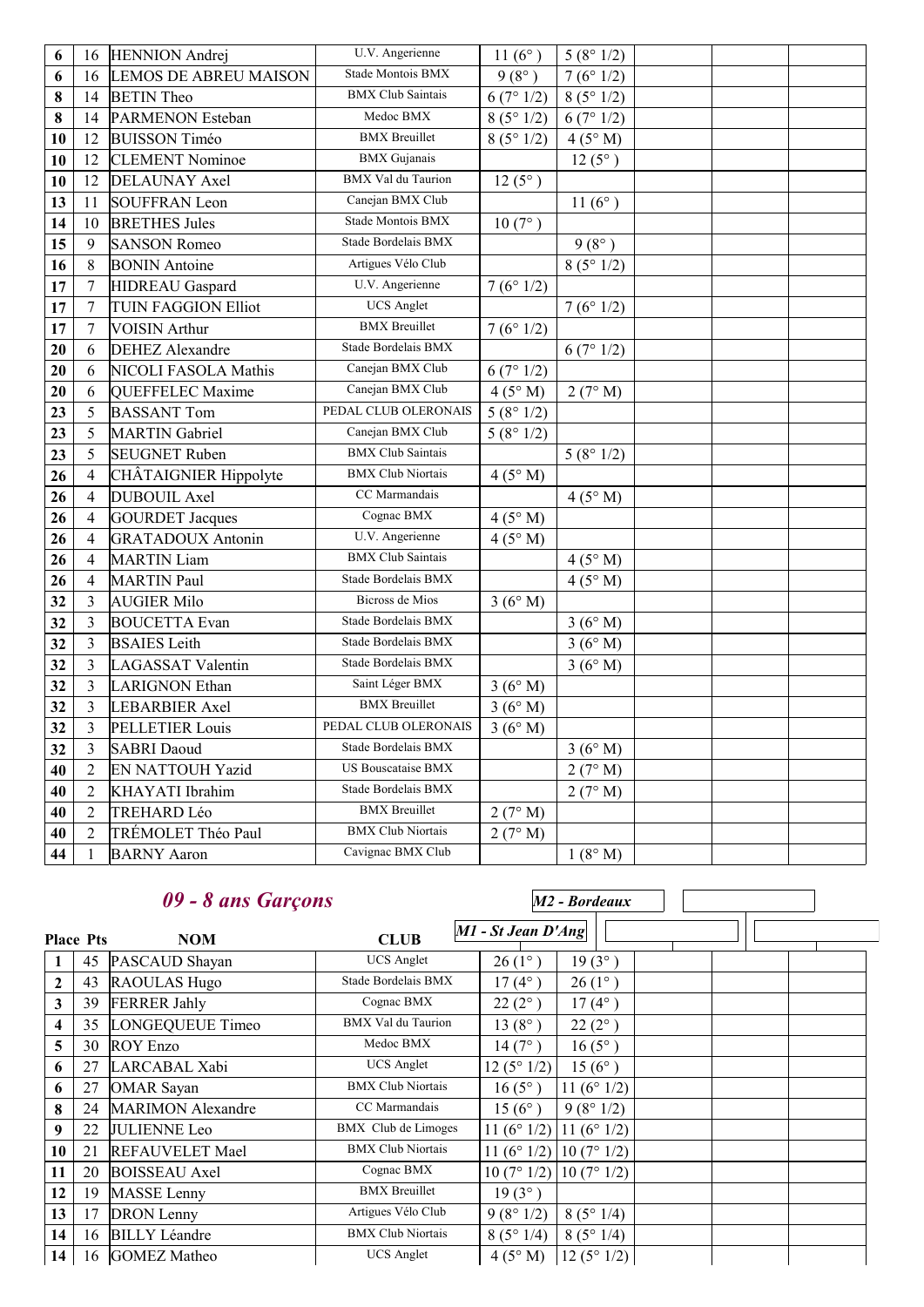| 14 | 16             | ZANETTI Alan                   | <b>Bicross Terrassonnais</b> | 12(5°1/2) | 4(5° M)         |  |
|----|----------------|--------------------------------|------------------------------|-----------|-----------------|--|
| 17 | 14             | <b>BARCAT Maxence</b>          | Stade Bordelais BMX          |           | 14(7°)          |  |
| 18 | 13             | RODRIGUEZ PARRA Esteban        | <b>Bicross Club Denguin</b>  |           | $13(8^{\circ})$ |  |
| 19 | 12             | <b>ALAFORT Kylian</b>          | Cognac BMX                   | 3(6°M)    | 9(8°1/2)        |  |
| 19 | 12             | <b>ROCHER Aitor</b>            | <b>UCS</b> Anglet            |           | 12(5°1/2)       |  |
| 21 | 10             | <b>RODRIGUES DA SILVA Louk</b> | <b>Bicross de Mios</b>       | 10(7°1/2) |                 |  |
| 22 | 9              | <b>CIBLAC Mathis</b>           | <b>BMX</b> Val du Taurion    | 9(8°1/2)  |                 |  |
| 23 | 8              | <b>DESCAMPS BLANCHARD En</b>   | <b>BMX</b> Val du Taurion    | 8(5°1/4)  |                 |  |
| 23 | 8              | <b>ROGEON Yoni</b>             | <b>BMX</b> Breuillet         | 8(5°1/4)  |                 |  |
| 23 | 8              | ZAMBLE BI Jael                 | Stade Bordelais BMX          |           | 8(5°1/4)        |  |
| 23 | 8              | ZINDEL Django                  | <b>BMX</b> Breuillet         |           | 8(5°1/4)        |  |
| 28 | $\overline{4}$ | <b>BERNAT Tom</b>              | Artigues Vélo Club           |           | 4(5° M)         |  |
| 28 | $\overline{4}$ | <b>DANIEL Damian</b>           | Stade Bordelais BMX          |           | 4(5° M)         |  |
| 28 | $\overline{4}$ | FOUR SCOGNAMIGLIO Nath         | <b>BMX Club Niortais</b>     | 4(5° M)   |                 |  |
| 28 | $\overline{4}$ | <b>JARNOUX Clement</b>         | <b>BMX Club Niortais</b>     | 4(5° M)   |                 |  |
| 28 | $\overline{4}$ | <b>LEROSIER Eliott</b>         | Stade Bordelais BMX          |           | 4(5° M)         |  |
| 28 | $\overline{4}$ | <b>MOLL</b> Sebastien          | <b>Bicross Club Denguin</b>  |           | 4(5° M)         |  |
| 28 | $\overline{4}$ | <b>PILATE</b> Lucas            | <b>Bicross de Mios</b>       | 4(5° M)   |                 |  |
| 28 | $\overline{4}$ | <b>SIEBERT</b> George          | Condat BMX Club              | 4(5° M)   |                 |  |
| 36 | 3              | <b>BOUSQUIE Valentin</b>       | Stade Bordelais BMX          |           | 3(6°M)          |  |
| 36 | 3              | <b>CORMIER</b> Sacha           | Stade Bordelais BMX          |           | 3(6°M)          |  |
| 36 | 3              | <b>COSSON</b> Enoha            | PEDAL CLUB OLERONAIS         | 3(6°M)    |                 |  |
| 36 | 3              | <b>ELAOUAL</b> Seymen          | <b>Bicross de Mios</b>       | 3(6°M)    |                 |  |
| 36 | $\overline{3}$ | HARLY Théo                     | <b>BMX Club Saintais</b>     | 3(6°M)    |                 |  |
| 36 | 3              | JOURDREIN Eguen                | <b>UCS</b> Anglet            |           | 3(6°M)          |  |
| 36 | 3              | <b>TESSIER Louis</b>           | U.V. Angerienne              | 3(6°M)    |                 |  |
| 43 | $\overline{2}$ | <b>ARDILEY</b> Evan            | Canejan BMX Club             |           | 2(7° M)         |  |
| 43 | $\overline{2}$ | <b>EYSSARTIER Hugo</b>         | <b>BMX Club Niortais</b>     | 2(7° M)   |                 |  |
| 43 | $\overline{c}$ | <b>FERRIERE</b> Antoine        | PEDAL CLUB OLERONAIS         | 2(7° M)   |                 |  |
| 43 | $\overline{2}$ | <b>LEBIHAN</b> Anthonin        | Stade Bordelais BMX          |           | 2(7° M)         |  |
| 43 | $\overline{2}$ | <b>MAUBOURGUET Eliott</b>      | CC Marmandais                |           | 2(7° M)         |  |
| 43 | $\overline{2}$ | PELON Mao                      | U.V. Angerienne              | 2(7° M)   |                 |  |

## *10 - Pupilles Filles / 8 et - Filles*

|                  |                | 10 - Pupilles Filles / 8 et - Filles |                            |                    | M2 - Bordeaux   |  |  |
|------------------|----------------|--------------------------------------|----------------------------|--------------------|-----------------|--|--|
| <b>Place Pts</b> |                | <b>NOM</b>                           | <b>CLUB</b>                | M1 - St Jean D'Ang |                 |  |  |
| 1                | 32             | <b>BALARAN</b> Liala                 | <b>BCC Campsas</b>         | $14(2^{\circ})$    | $18(1^{\circ})$ |  |  |
| 1                | 32             | <b>VOISIN</b> Noeline                | <b>BMX</b> Breuillet       | $18(1^{\circ})$    | $14(2^{\circ})$ |  |  |
| 3                | 20             | <b>LEGRAND</b> Leane                 | BMX Club de Limoges        | $9(4^{\circ})$     | 11(3°)          |  |  |
| 4                | 19             | <b>LECONTE Lola</b>                  | U.V. Angerienne            | $11(3^{\circ})$    | $8(5^{\circ})$  |  |  |
| 5                | 15             | <b>FAUGERAS</b> Luce                 | Condat BMX Club            | $8(5^\circ)$       | $7(6^{\circ})$  |  |  |
| 6                | 13             | <b>ROCH Mila</b>                     | Stade Bordelais BMX        | 4(5° M)            | $9(4^{\circ})$  |  |  |
| 7                | 11             | <b>BIANCUZZI</b> Louna               | <b>US Bouscataise BMX</b>  | 6(7°)              | $5(8^{\circ})$  |  |  |
| 7                | 11             | PETIGNAUD Maiwenn                    | <b>BMX</b> Club de Limoges | $5(8^{\circ})$     | 6(7°)           |  |  |
| 9                | 7              | <b>CROUZET</b> Lea                   | <b>BMX Club Niortais</b>   | 3(6°M)             | $4(5^\circ M)$  |  |  |
| 9                | 7              | <b>MORINEAU VIEL Adèle</b>           | <b>BMX Club Niortais</b>   | $7(6^{\circ})$     |                 |  |  |
| 9                | 7              | ZIMMERMANN Laurine                   | U.V. Angerienne            | 3(6°M)             | $4(5^\circ M)$  |  |  |
| 12               | 4              | THORAUD Elyana                       | U.V. Angerienne            | 4(5° M)            |                 |  |  |
| 13               | $\overline{2}$ | <b>LAVERRET ANDRIEU Janis</b>        | Canejan BMX Club           | 2(7° M)            |                 |  |  |
| 13               | 2              | <b>RIVOIRE</b> Faustine              | Cavignac BMX Club          | 2(7° M)            |                 |  |  |
| 15               |                | <b>FREMONT Alizée</b>                | U.V. Angerienne            | 1(8° M)            |                 |  |  |
| 15               |                | JAUFRIT Jade                         | Cavignac BMX Club          | 1(8° M)            |                 |  |  |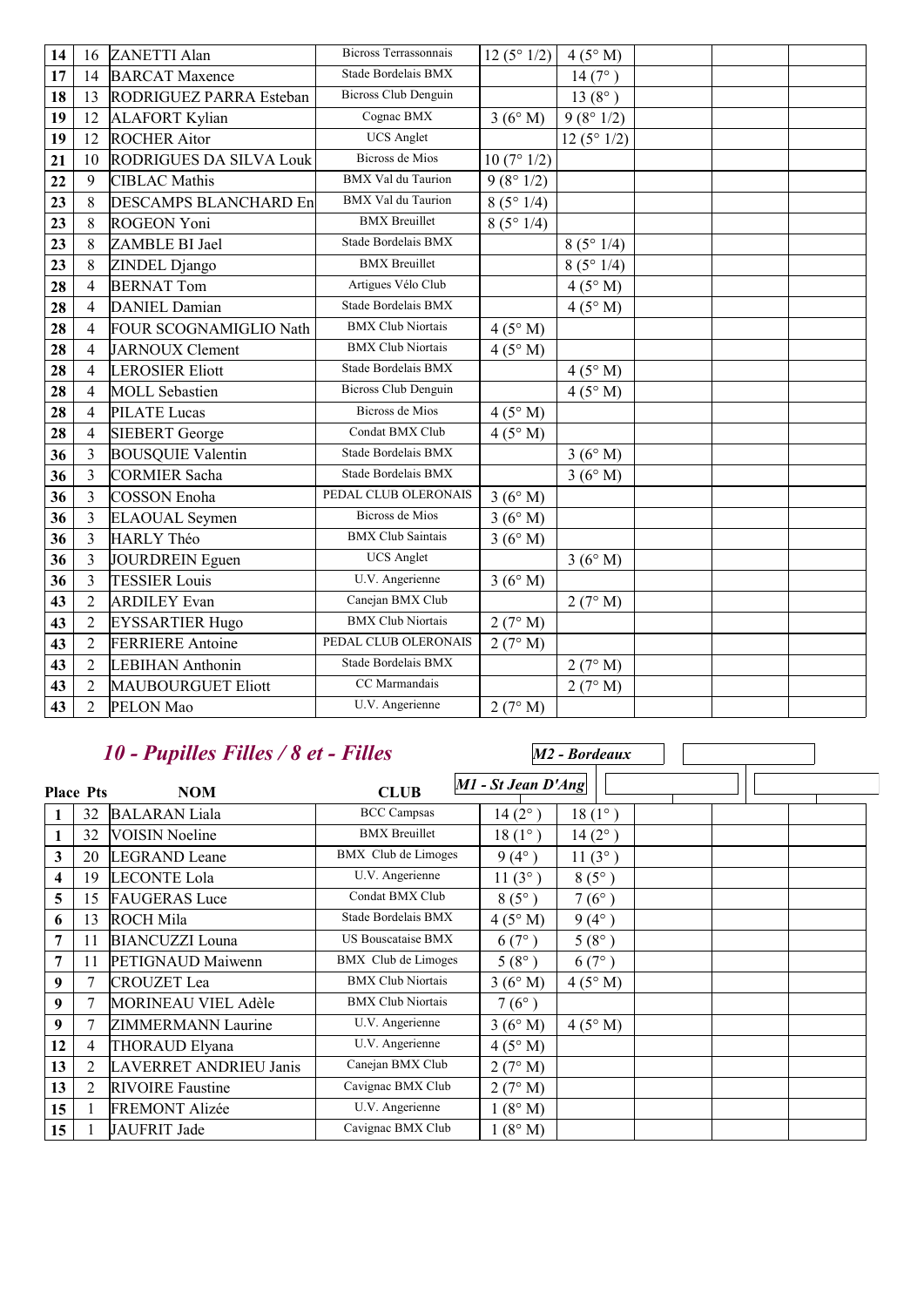|                   |             | 11 - Pupilles Garçons Novices |                             |                                    | M <sub>2</sub> - Bordeaux |  |  |
|-------------------|-------------|-------------------------------|-----------------------------|------------------------------------|---------------------------|--|--|
| <b>Place Pts</b>  |             | <b>NOM</b>                    | <b>CLUB</b>                 | M1 - St Jean D'Ang                 |                           |  |  |
|                   |             | <b>GAUTRON Paul</b>           | <b>BMX</b> Breuillet        |                                    | $26(1^{\circ})$           |  |  |
| 1<br>$\mathbf{2}$ | 45<br>39    | ROCHETTE Joey                 | <b>BMX</b> Breuillet        | $19(3^{\circ})$<br>$22(2^{\circ})$ | $17(4^{\circ})$           |  |  |
| 3                 | 33          | LIAIGRE Hugo                  | Saint Léger BMX             | $17(4^{\circ})$                    | $16(5^{\circ})$           |  |  |
| 4                 | 29          | POURPOINT Theo                | <b>BMX Club Saintais</b>    | $15(6^{\circ})$                    | $14(7^{\circ})$           |  |  |
| 5                 | 26          | <b>BABIN Kalvin</b>           | <b>BMX Club Saintais</b>    | 11 $(6^{\circ} 1/2)$               | $15(6^{\circ})$           |  |  |
| 5                 | 26          | CHASSAGNOLE Naël              | Saint Léger BMX             | $26(1^{\circ})$                    |                           |  |  |
| 7                 | 23          | <b>COUREAUD</b> Louis         | <b>US Bouscataise BMX</b>   | 10(7°1/2)                          | $13(8^{\circ})$           |  |  |
| 8                 | 22          | COTTEREAU Gabriel             | Cavignac BMX Club           | 11 $(6° 1/2)$                      | 11 $(6° 1/2)$             |  |  |
| 8                 | 22          | LAGASSAT Sasha                | Stade Bordelais BMX         |                                    | $22(2^{\circ})$           |  |  |
| 10                | 19          | <b>TUIN FAGGION Basile</b>    | <b>UCS</b> Anglet           |                                    | $19(3^{\circ})$           |  |  |
| 11                | 18          | GEINOZ Sacha                  | CC Marmandais               | 7(6°1/4)                           | 11 $(6° 1/2)$             |  |  |
| 12                | 17          | <b>CHARENTON Jules</b>        | Canejan BMX Club            | 8(5°1/4)                           | 9(8°1/2)                  |  |  |
| 13                | 16          | <b>BARNAC</b> Gabin           | U.V. Angerienne             | $16(5^{\circ})$                    |                           |  |  |
| 13                | 16          | <b>CAPLIER</b> Gabin          | <b>BMX</b> Breuillet        | 9(8°1/2)                           | 7(6°1/4)                  |  |  |
| 13                | 16          | <b>LAMBERT Nolhane</b>        | <b>BMX</b> Club de Limoges  | 7(6°1/4)                           | 9(8°1/2)                  |  |  |
| 16                | 15          | <b>DEROUDILLE</b> Simon       | Canejan BMX Club            | 5(8°1/4)                           | 10(7°1/2)                 |  |  |
| 16                | 15          | MALICOT Hugo                  | Saint Léger BMX             | 3(6°M)                             | 12(5°1/2)                 |  |  |
| 18                | 14          | <b>ELISSALDE</b> Julen        | <b>UCS</b> Anglet           | $14(7^{\circ})$                    |                           |  |  |
| 19                | 13          | DUC Leo                       | Cognac BMX                  | 6(7°1/4)                           | 7(6°1/4)                  |  |  |
| 19                | 13          | <b>SANTOLINI</b> Joslin       | U.V. Angerienne             | $13(8^{\circ})$                    |                           |  |  |
| 21                | 12          | JOURDREIN Oihan               | <b>UCS</b> Anglet           |                                    | 12(5°1/2)                 |  |  |
| 21                | 12          | <b>LAMAUD</b> Jules           | US Bouscataise BMX          | 12(5°1/2)                          |                           |  |  |
| 21                | 12          | PIQUEMAL MIRAPEIX Mathi       | Canejan BMX Club            | 12(5°1/2)                          |                           |  |  |
| 24                | 10          | <b>BENOIT</b> Ethann          | <b>UCS</b> Anglet           | 2(7° M)                            | 8(5°1/4)                  |  |  |
| 24                | 10          | <b>CAZENAVE</b> Mathias       | <b>Bicross Club Denguin</b> | 10(7°1/2)                          |                           |  |  |
| 24                | 10          | <b>ECHASSERIEAU Robin</b>     | <b>US Bouscataise BMX</b>   |                                    | 10(7°1/2)                 |  |  |
| 27                | 9           | <b>DIDIER</b> Lucas           | Canejan BMX Club            | 5(8°1/4)                           | 4(5°M)                    |  |  |
| 27                | 9           | NAVERO Timeo                  | <b>Bicross Club Denguin</b> | 9(8°1/2)                           |                           |  |  |
| 29                | 8           | <b>BARET</b> Thomas           | U.V. Angerienne             | 6(7°1/4)                           | 2(7° M)                   |  |  |
| 29                | $\,$ 8 $\,$ | <b>BECARY</b> Lorenzo         | Canejan BMX Club            |                                    | 8(5°1/4)                  |  |  |
| 29                | 8           | <b>BENMECHIH Yassine</b>      | Stade Bordelais BMX         |                                    | 8(5°1/4)                  |  |  |
| 29                | 8           | <b>MUGUET Balthazar</b>       | Stade Montois BMX           |                                    | 8(5°1/4)                  |  |  |
| 29                | 8           | <b>PARMENON Louis</b>         | Medoc BMX                   | 8(5°1/4)                           |                           |  |  |
| 29                | 8           | PINÇON Hélio                  | PEDAL CLUB OLERONAIS        | 8(5°1/4)                           |                           |  |  |
| 29                | 8           | ROUSSEL Clement               | Canejan BMX Club            | 7(6°1/4)                           | 1(8° M)                   |  |  |
| 29                | 8           | <b>SEILLER Evan</b>           | U.V. Angerienne             | 8(5°1/4)                           |                           |  |  |
| 29                | $\,8\,$     | <b>STEPHAN Lucas</b>          | <b>BMX</b> Val du Taurion   | 4(5° M)                            | 4(5° M)                   |  |  |
| 29                | $\,8\,$     | <b>VALENSISE Francesco</b>    | Cavignac BMX Club           | 5(8°1/4)                           | 3(6°M)                    |  |  |
| 39                | 7           | <b>DELBARRE</b> Nathan        | Stade Montois BMX           |                                    | 7(6°1/4)                  |  |  |
| 39                | 7           | HATTAIS Nolan                 | CC Marmandais               | 4(5° M)                            | 3(6°M)                    |  |  |
| 39                | 7           | <b>LANAVE</b> Axel            | Stade Bordelais BMX         |                                    | 7(6°1/4)                  |  |  |
| 39                | 7           | LAVALETTE Noa                 | Cognac BMX                  | 7(6°1/4)                           |                           |  |  |
| 43                | 6           | CHAUVET GRIMAUD Mayro         | U.V. Angerienne             | 6(7°1/4)                           |                           |  |  |
| 43                | 6           | <b>COURTAUD Noah</b>          | Cavignac BMX Club           | 3(6°M)                             | 3(6°M)                    |  |  |
| 43                | 6           | <b>MONNAC Jean Maxime</b>     | Canejan BMX Club            | 4(5° M)                            | 2(7° M)                   |  |  |
| 43                | 6           | <b>SOUPIZE Ethan</b>          | Canejan BMX Club            | 6(7°1/4)                           |                           |  |  |
| 47                | 5           | <b>GESLIN</b> Oscar           | B.M.X. La Rochelle          | 5(8°1/4)                           |                           |  |  |
| 48                | 4           | <b>ATOINI</b> Ahmed           | <b>BMX Club Saintais</b>    | 4(5° M)                            |                           |  |  |
| 48                | 4           | <b>CHAVAROUX Axel</b>         | <b>BMX Club Niortais</b>    | 4(5° M)                            |                           |  |  |
| 48                | 4           | <b>DROUIN Martin</b>          | <b>BMX</b> Gujanais         |                                    | $4(5^\circ M)$            |  |  |
| 48                | 4           | <b>EYRAUD Driss</b>           | Artigues Vélo Club          |                                    | 4(5°M)                    |  |  |
| 48                | 4           | <b>GRONDIN</b> Fabien         | <b>BMX Club Saintais</b>    | 4(5° M)                            |                           |  |  |
| 48                | 4           | JASPARD Ethan                 | U.V. Angerienne             | 4(5° M)                            |                           |  |  |
| 48                | 4           | <b>KERVELLEC</b> Lenael       | Canejan BMX Club            |                                    | $4(5^\circ M)$            |  |  |
| 48                | 4           | <b>MORIN Thibault</b>         | Bicross Terrassonnais       | 4(5° M)                            |                           |  |  |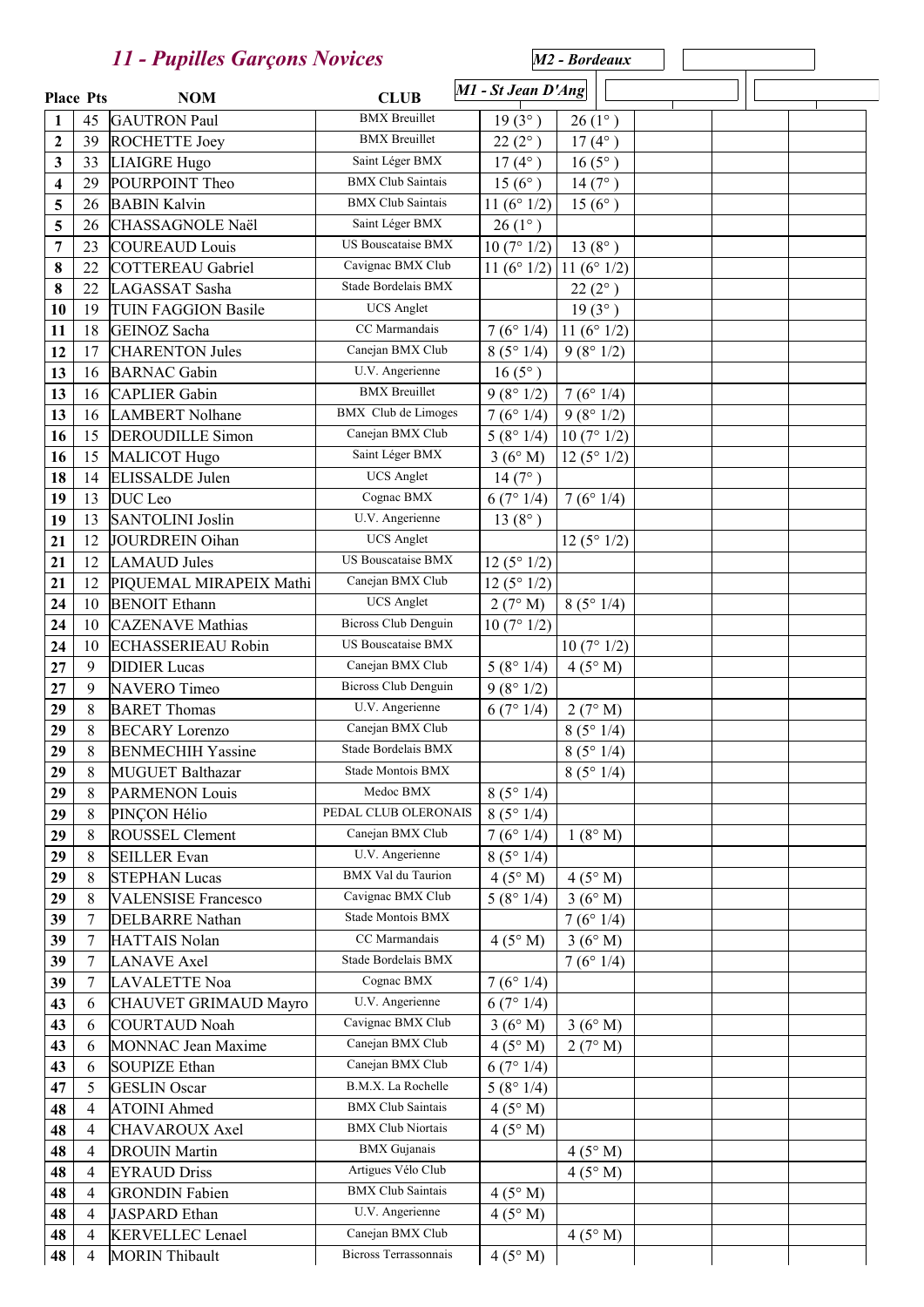| 48 | 4              | <b>VALADE</b> Thomas           | Stade Bordelais BMX        |         | 4(5° M) |  |
|----|----------------|--------------------------------|----------------------------|---------|---------|--|
| 57 | 3              | <b>BARRAUD James</b>           | Artigues Vélo Club         |         | 3(6°M)  |  |
| 57 | 3              | <b>BOURG</b> Nino              | Stade Bordelais BMX        |         | 3(6° M) |  |
| 57 | 3              | DEGEORGE LARÉNIE Evan F        | Condat BMX Club            | 3(6°M)  |         |  |
| 57 | 3              | <b>FONTAINE Armand</b>         | <b>Bicross de Mios</b>     | 3(6° M) |         |  |
| 57 | 3              | HAMON DE ALMEIDA Gael          | PEDAL CLUB OLERONAIS       | 3(6° M) |         |  |
| 57 | 3              | <b>LARIGNON Enzo</b>           | Saint Léger BMX            | 2(7° M) | 1(8° M) |  |
| 57 | $\overline{3}$ | LAVALETTE VIOLLEAU Nol         | U.V. Angerienne            | 3(6°M)  |         |  |
| 57 | 3              | <b>MONET Alexis</b>            | Cavignac BMX Club          |         | 3(6° M) |  |
| 57 | 3              | <b>NAEDER Mewen</b>            | Cavignac BMX Club          | 3(6° M) |         |  |
| 66 | $\overline{2}$ | <b>BRISSIAUD Keïnann</b>       | PEDAL CLUB OLERONAIS       | 2(7° M) |         |  |
| 66 | $\overline{2}$ | <b>EN NATTOUH Fariss</b>       | <b>US Bouscataise BMX</b>  |         | 2(7° M) |  |
| 66 | $\overline{2}$ | <b>GOUIN Maho</b>              | <b>BMX Club Niortais</b>   | 2(7° M) |         |  |
| 66 | $\overline{2}$ | <b>GUILLOT MORENO Valentin</b> | Artigues Vélo Club         |         | 2(7° M) |  |
| 66 | $\overline{2}$ | <b>PEROYS Mathys</b>           | CC Marmandais              |         | 2(7° M) |  |
| 66 | $\overline{2}$ | PON Alexandre                  | PEDAL CLUB OLERONAIS       | 2(7° M) |         |  |
| 66 | $\overline{2}$ | <b>SALE Eloan</b>              | <b>Bicross de Mios</b>     |         | 2(7° M) |  |
| 66 | $\overline{2}$ | <b>TREHELLO Baptiste</b>       | <b>BMX Club Saintais</b>   | 2(7° M) |         |  |
| 74 | $\mathbf{1}$   | <b>BEN DEBBA Zacharie</b>      | Artigues Vélo Club         |         | 1(8° M) |  |
| 74 | 1              | <b>BRAUN</b> Gauthier          | Bicross de Mios            | 1(8° M) |         |  |
| 74 | 1              | <b>DEHEZ William</b>           | Stade Bordelais BMX        |         | 1(8° M) |  |
| 74 |                | MINAUD Milhan                  | <b>BMX</b> Club de Limoges | 1(8° M) |         |  |

## *12 - Pupilles Garçons Experts*

|                  |                  | 12 - Pupilles Garçons Experts  |                             |                    | M <sub>2</sub> - Bordeaux |
|------------------|------------------|--------------------------------|-----------------------------|--------------------|---------------------------|
| <b>Place Pts</b> |                  | <b>NOM</b>                     | <b>CLUB</b>                 | M1 - St Jean D'Ang |                           |
| $\mathbf{1}$     | 40               | <b>BENOIT Enzo</b>             | <b>UCS</b> Anglet           | $22(1^{\circ})$    | $18(2^{\circ})$           |
| $\mathbf{2}$     | 30               | <b>SIEBERT</b> Arthur          | Condat BMX Club             | $15(3^{\circ})$    | $15(3^{\circ})$           |
| 3                | 25               | <b>DIOT</b> Nathan             | <b>BMX</b> Breuillet        | $18(2^{\circ})$    | 7(6°1/2)                  |
| 3                | 25               | LOUSTAUNAU Mathias             | <b>Bicross Club Denguin</b> | $12(5^{\circ})$    | 13 $(4^{\circ})$          |
| 5                | 22               | <b>RAVARD Thomas</b>           | Soues Omnisport BMX         |                    | $22(1^{\circ})$           |
| 6                | 21               | <b>BIANCUZZI Enzo</b>          | <b>US Bouscataise BMX</b>   | 11 $(6^{\circ})$   | $10(7^{\circ})$           |
| 7                | 19               | <b>GAULIER GOURAUD Axel</b>    | Condat BMX Club             | 13 $(4^{\circ})$   | 6(7°1/2)                  |
| 8                | 17               | <b>SOULIE Meallan</b>          | <b>BMX</b> Club de Limoges  | 8(5°1/2)           | $9(8^{\circ})$            |
| 9                | 16               | <b>LABORDE</b> Arnaud          | <b>Bicross Club Denguin</b> | 8(5°1/2)           | 8(5°1/2)                  |
| 10               | 15               | <b>BLANDIN Maxime</b>          | Canejan BMX Club            | $10(7^{\circ})$    | 5(8°1/2)                  |
| 10               | 15               | <b>HERRERA</b> Diego           | <b>UCS</b> Anglet           | 7(6°1/2)           | 8(5°1/2)                  |
| 12               | 12               | <b>ARTAULT</b> Ewen            | <b>BCC</b> Campsas          |                    | $12(5^{\circ})$           |
| 12               | 12               | DALMASO DUMON Romeo            | Stade Montois BMX           | 6(7°1/2)           | 6(7°1/2)                  |
| 14               | 11               | <b>OUCHAIT</b> Sacha           | CC Marmandais               |                    | 11 $(6^{\circ})$          |
| 14               | 11               | <b>THEMIER Paul</b>            | PEDAL CLUB OLERONAIS        | 7(6°1/2)           | 4(5°M)                    |
| 16               | 10               | <b>LEFEBVRE</b> Loris          | Artigues Vélo Club          | 5(8°1/2)           | 5(8°1/2)                  |
| 17               | 9                | <b>BOUCHER Maxime</b>          | <b>BMX Club Niortais</b>    | 6(7°1/2)           | 3(6°M)                    |
| 17               | 9                | <b>JEANTAUD</b> Sohan          | <b>BMX</b> Val du Taurion   | $9(8^{\circ})$     |                           |
| 19               | 8                | ROCHE Leo                      | Cavignac BMX Club           | $4(5^\circ M)$     | 4(5°M)                    |
| 20               | $\boldsymbol{7}$ | <b>CHENILLE DE BARDY Gabri</b> | Canejan BMX Club            | 5(8°1/2)           | 2(7° M)                   |
| 20               | 7                | PERLANT Liam                   | <b>BCC</b> Campsas          |                    | 7(6°1/2)                  |
| 20               | $\boldsymbol{7}$ | PONS Alex                      | Cavignac BMX Club           | 4(5° M)            | 3(6°M)                    |
| 20               | 7                | ROMINGER Raphael               | Canejan BMX Club            | 3(6° M)            | $4(5^\circ M)$            |
| 24               | 6                | <b>CAZAILLON</b> Alice         | Stade Bordelais BMX         | 4(5° M)            | 2(7° M)                   |
| 24               | 6                | <b>MULLER Alexis</b>           | Artigues Vélo Club          | 3(6°M)             | 3(6°M)                    |
| 26               | 5                | <b>MARTIN</b> Liam             | <b>BMX Club Saintais</b>    | 3(6°M)             | 2(7° M)                   |
| 27               | $\overline{4}$   | <b>BOUDEY Jules</b>            | <b>US Bouscataise BMX</b>   | 2(7° M)            | 2(7° M)                   |
| 27               | $\overline{4}$   | <b>GUIDAL OMEYER Esteban</b>   | <b>UCS</b> Anglet           |                    | 4(5° M)                   |
| 27               | $\overline{4}$   | POCHART Lorenzo                | <b>BMX</b> Breuillet        | 4(5° M)            |                           |
| 30               | 3                | <b>FOREST Solal</b>            | <b>US Bouscataise BMX</b>   |                    | 3(6°M)                    |
| 30               | 3                | <b>QUINTANET</b> Swan          | Creuse Oxygene              | 3(6°M)             |                           |
| 32               | $\overline{2}$   | <b>CABE</b> Tom                | Stade Montois BMX           | 2(7° M)            |                           |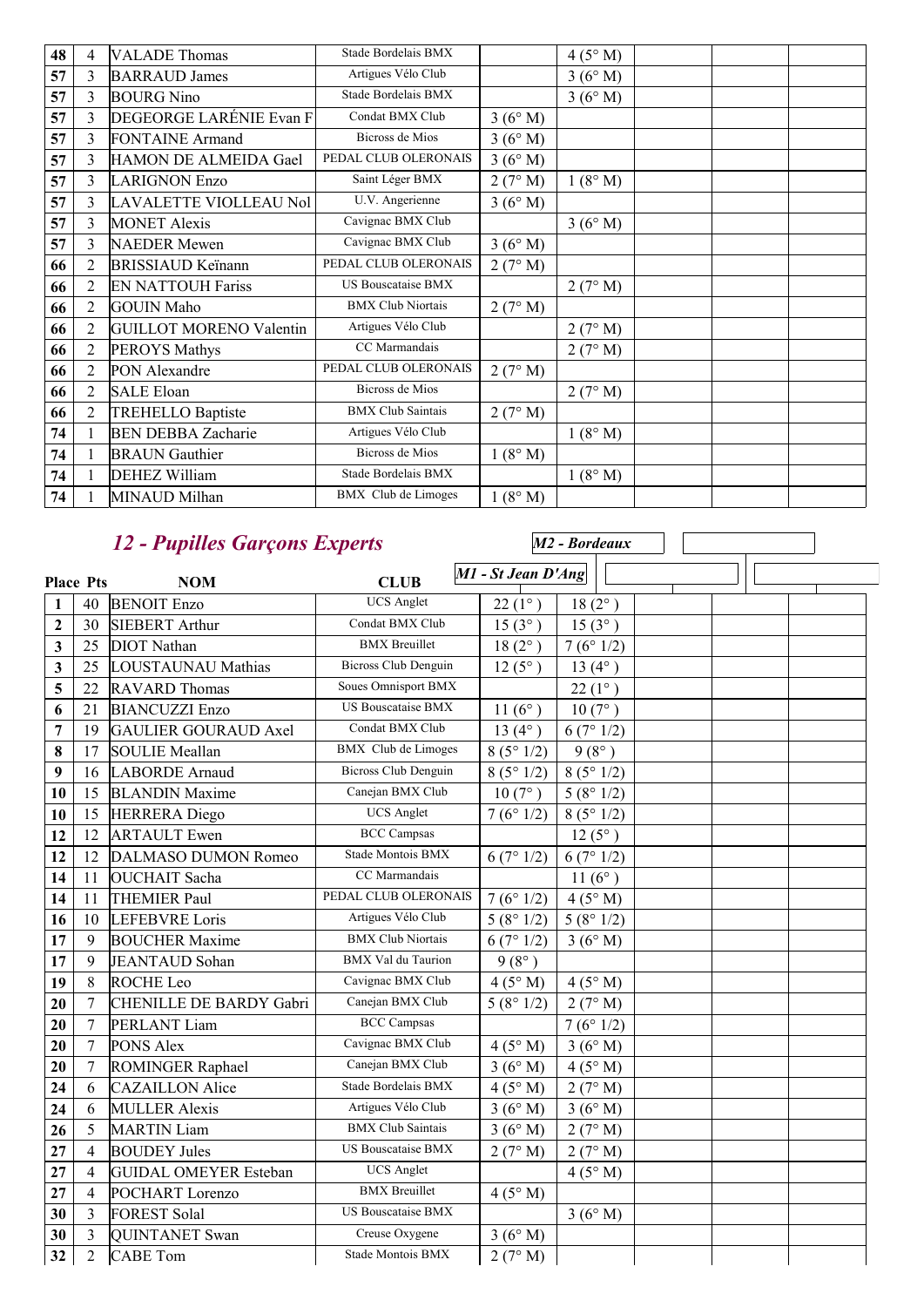| 32 | <b>CHAPRON Mateo</b>        | <b>BMX</b> Breuillet     | 2(7° M)          |                 |  |
|----|-----------------------------|--------------------------|------------------|-----------------|--|
| 32 | KOURLIANDSKY Sacha          | <b>UCS</b> Anglet        | $2(7^{\circ} M)$ |                 |  |
| 35 | <b>COLLIGNON Jessy</b>      | <b>BMX Club Saintais</b> |                  | $(8^{\circ} M)$ |  |
| 35 | <b>TERRADE FORTIN Louis</b> | <b>BMX</b> Breuillet     | $(8^\circ M)$    |                 |  |

|                |                  | 13 - Benjamines Filles    |                           |                      | M2 - Bordeaux      |  |  |
|----------------|------------------|---------------------------|---------------------------|----------------------|--------------------|--|--|
|                | <b>Place Pts</b> | <b>NOM</b>                | <b>CLUB</b>               | $M1$ - St Jean D'Ang |                    |  |  |
|                | 21               | <b>DIGEON HUET Emma</b>   | Canejan BMX Club          | 10(2° M)             | 11 $(1^{\circ} M)$ |  |  |
| $\overline{2}$ | 18               | PLESSIS Manon             | <b>US Bouscataise BMX</b> | $14(1^{\circ} M)$    |                    |  |  |
| 3              |                  | <b>HAMOIR</b> Léa         | Descartes BMX             | 7(3°M)               |                    |  |  |
| 3              |                  | PAUL MAHEO Evangeline     | Cavignac BMX Club         |                      | $7(2^{\circ} M)$   |  |  |
| 5              | 6                | <b>DUBOS LANEN Leonie</b> | <b>BMX</b> Gujanais       | 4(5° M)              | $2(4^{\circ} M)$   |  |  |
| 5              | 6                | <b>DUGALLEIX Olivia</b>   | CC Marmandais             | 2(7° M)              | 4(3° M)            |  |  |
|                | 5                | <b>CHEVALIER Chloë</b>    | U.V. Angerienne           | 5(4°M)               |                    |  |  |
| 8              | 3                | HERMANT Meryl             | U.V. Angerienne           | 3(6°M)               |                    |  |  |
| 9              |                  | <b>ARTAULT Illeana</b>    | <b>BCC</b> Campsas        |                      | $1(5^{\circ} M)$   |  |  |
| 9              |                  | <b>VEDEAU</b> Agathe      | U.V. Angerienne           | $(8^\circ M)$        |                    |  |  |

## *14 - Benjamins Garçons Novices*

|                         |                  | 14 - Benjamins Garçons Novices |                              |                    | M <sub>2</sub> - Bordeaux |  |  |
|-------------------------|------------------|--------------------------------|------------------------------|--------------------|---------------------------|--|--|
|                         | <b>Place Pts</b> | <b>NOM</b>                     | <b>CLUB</b>                  | M1 - St Jean D'Ang |                           |  |  |
| $\mathbf{1}$            | 52               | ROCHETTE Rubeyn                | <b>BMX</b> Breuillet         | $26(1^{\circ})$    | $26(1^{\circ})$           |  |  |
| $\boldsymbol{2}$        | 34               | <b>CLERC</b> Timeo             | <b>BMX Club Niortais</b>     | $19(3^{\circ})$    | $15(6^{\circ})$           |  |  |
| $\mathbf{3}$            | 33               | <b>GITTON Nathan</b>           | <b>BMX Club Niortais</b>     | $16(5^{\circ})$    | $17(4^{\circ})$           |  |  |
| $\overline{\mathbf{4}}$ | 28               | <b>HARGUES ROUZIE Evan</b>     | Stade Montois BMX            | 14(7°)             | $14(7^{\circ})$           |  |  |
| 5                       | 22               | PEREIRA Isaac                  | PEDAL CLUB OLERONAIS         | 10(7°1/2)          | 12(5°1/2)                 |  |  |
| 5                       | 22               | PETIT Yoann                    | B.M.X. La Rochelle           | $22(2^{\circ})$    |                           |  |  |
| 5                       | 22               | POTIRON Thibaut                | <b>BMX</b> Breuillet         |                    | $22(2^{\circ})$           |  |  |
| 8                       | 19               | LAJMI Hylane                   | Stade Bordelais BMX          |                    | $19(3^{\circ})$           |  |  |
| 8                       | 19               | <b>MELIN Noe</b>               | <b>BMX Club Niortais</b>     | 6(7°1/4)           | $13(8^{\circ})$           |  |  |
| 10                      | 17               | <b>BASSARD</b> Lucas           | <b>US Bouscataise BMX</b>    | $17(4^{\circ})$    |                           |  |  |
| 10                      | 17               | <b>GALLIC</b> Lucas            | <b>BMX Club Niortais</b>     | 7(6°1/4)           | 10(7°1/2)                 |  |  |
| 12                      | 16               | <b>GUILLON</b> Leon            | <b>BMX</b> Breuillet         | 9(8°1/2)           | 7(6°1/4)                  |  |  |
| 12                      | 16               | MALICOT Axel                   | Saint Léger BMX              | 8(5°1/4)           | 8(5°1/4)                  |  |  |
| 12                      | 16               | PILLARD Cesar                  | <b>US Bouscataise BMX</b>    |                    | $16(5^{\circ})$           |  |  |
| 15                      | 15               | <b>BERNDT Félix</b>            | Cognac BMX                   | 7(6°1/4)           | 8(5°1/4)                  |  |  |
| 15                      | 15               | <b>VINCENT</b> Gaspard         | <b>BMX</b> Breuillet         | $15(6^{\circ})$    |                           |  |  |
| 17                      | 13               | FRAYSSOU Gabin                 | <b>BMX Club Saintais</b>     | $13(8^{\circ})$    |                           |  |  |
| 17                      | 13               | <b>MEUNIER Colin</b>           | <b>BMX Club Niortais</b>     | 9(8°1/2)           | 4(5° M)                   |  |  |
| 19                      | 12               | <b>GERVAIS Mael</b>            | <b>BMX</b> Club Saintais     | 12(5°1/2)          |                           |  |  |
| 19                      | 12               | <b>LAVIRON</b> Matheo          | AS St Junien BMX             | 12(5°1/2)          |                           |  |  |
| 19                      | 12               | <b>LE DOUAIRON Elouan</b>      | <b>BMX</b> Club Saintais     |                    | 12(5°1/2)                 |  |  |
| 22                      | 11               | <b>CLAUSTRE DUPONT Louis</b>   | B.M.X. La Rochelle           | 11 $(6° 1/2)$      |                           |  |  |
| 22                      | 11               | <b>GAFA</b> Antonello          | Stade Bordelais BMX          |                    | 11 $(6° 1/2)$             |  |  |
| 22                      | 11               | <b>GUIET Tom</b>               | U.V. Angerienne              | 11 $(6° 1/2)$      |                           |  |  |
| 22                      | 11               | PINTO Evan                     | Canejan BMX Club             |                    | 11 $(6° 1/2)$             |  |  |
| 26                      | 10               | <b>CROZAT Mathis</b>           | <b>Bicross Terrassonnais</b> | 3(6°M)             | 7(6°1/4)                  |  |  |
| 26                      | 10               | <b>HAVARD</b> Fabio            | <b>UCS</b> Anglet            |                    | 10(7°1/2)                 |  |  |
| 26                      | 10               | <b>MASSIAS</b> Ayrton          | U.V. Angerienne              | 10(7°1/2)          |                           |  |  |
| 26                      | 10               | PEYROUX Sacha                  | <b>US Bouscataise BMX</b>    | 2(7° M)            | 8(5°1/4)                  |  |  |
| 30                      | 9                | FAYE JACOB Yudhley             | Artigues Vélo Club           |                    | 9(8°1/2)                  |  |  |
| 30                      | 9                | <b>YVON Clovis</b>             | <b>BMX Club Saintais</b>     |                    | 9(8°1/2)                  |  |  |
| 32                      | $\,8\,$          | <b>ALBUCHER Erwan</b>          | Canejan BMX Club             | 4(5° M)            | 4(5°M)                    |  |  |
| 32                      | 8                | <b>DELAIGUE Tom</b>            | Cavignac BMX Club            | 8(5°1/4)           |                           |  |  |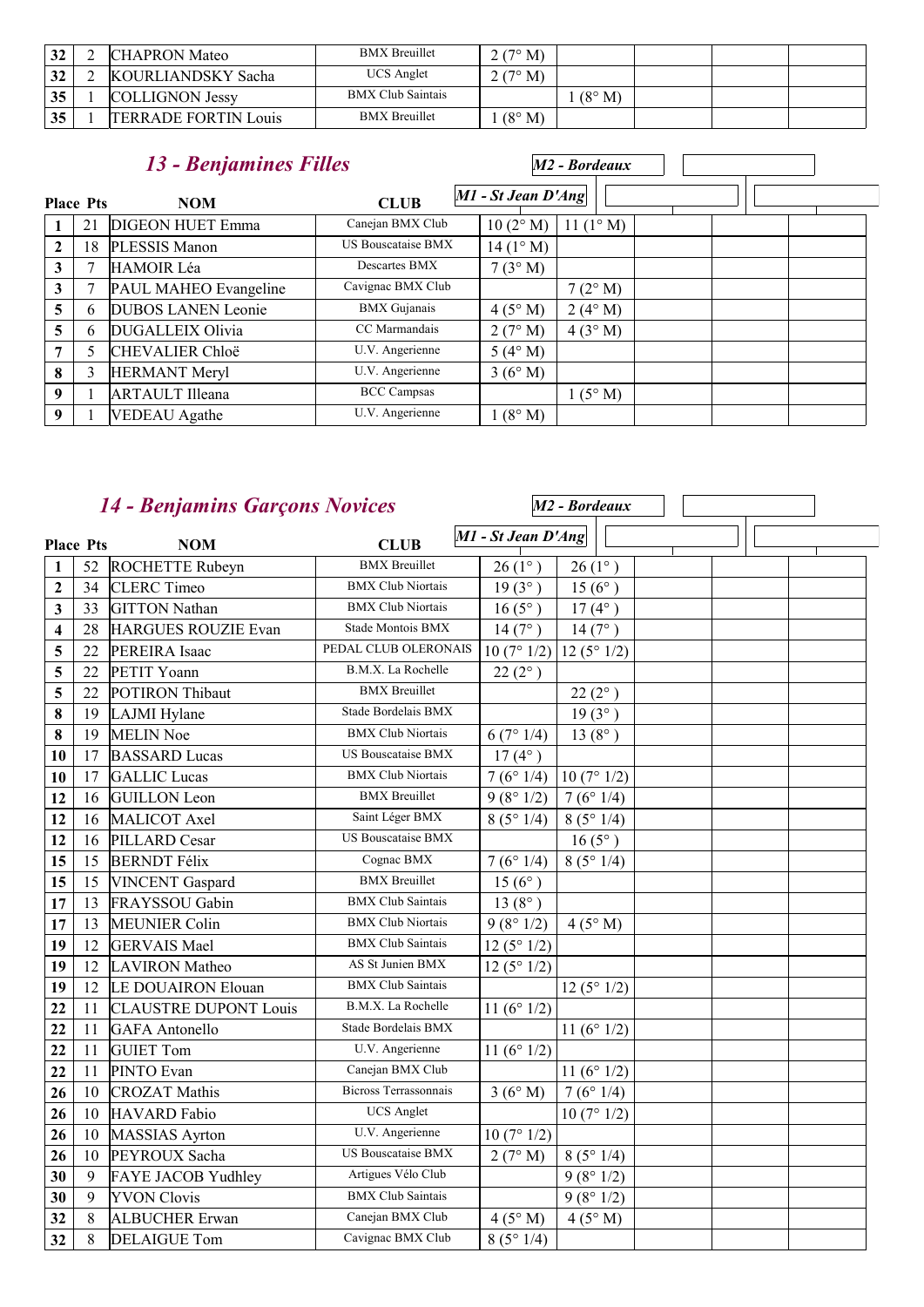| 32 | $\,$ 8 $\,$      | <b>DUCOM</b> Jules           | <b>BMX</b> Club Saintais     | 8(5°1/4) |          |  |
|----|------------------|------------------------------|------------------------------|----------|----------|--|
| 32 | 8                | <b>LIS Cyrus</b>             | <b>BMX</b> Club Saintais     | 8(5°1/4) |          |  |
| 32 | 8                | PIERRON Noa                  | Cavignac BMX Club            |          | 8(5°1/4) |  |
| 37 | 7                | <b>GERVAIS</b> Juan          | <b>BMX</b> Club Saintais     | 7(6°1/4) |          |  |
| 37 | 7                | <b>MOLL Alexis</b>           | <b>Bicross Club Denguin</b>  |          | 7(6°1/4) |  |
| 37 | $\boldsymbol{7}$ | <b>NERI Enzo</b>             | PEDAL CLUB OLERONAIS         | 7(6°1/4) |          |  |
| 37 | $\boldsymbol{7}$ | <b>SAVOYE Lucas</b>          | <b>BMX</b> Breuillet         | 3(6°M)   | 4(5° M)  |  |
| 37 | 7                | VIAUD Axel                   | Artigues Vélo Club           |          | 7(6°1/4) |  |
| 42 | 6                | <b>BEL Mael</b>              | Canejan BMX Club             | 6(7°1/4) |          |  |
| 42 | 6                | <b>CHAPRON Baptiste</b>      | Medoc BMX                    | 3(6°M)   | 3(6° M)  |  |
| 42 | 6                | <b>FRANCOIS Mateo</b>        | PEDAL CLUB OLERONAIS         | 6(7°1/4) |          |  |
| 42 | 6                | <b>JOLY</b> Ewen             | <b>BMX</b> Breuillet         | 6(7°1/4) |          |  |
| 46 | 5                | <b>LABAT BAUCHE Nathan</b>   | CC Marmandais                | 2(7° M)  | 3(6°M)   |  |
| 47 | $\overline{4}$   | <b>BIARD</b> Kylian          | U.V. Angerienne              | 4(5° M)  |          |  |
| 47 | $\overline{4}$   | <b>BODIN</b> Léopold         | <b>BMX</b> Club Saintais     | 4(5° M)  |          |  |
| 47 | 4                | <b>CASTAING</b> Antoine      | B.M.X. La Rochelle           | 4(5° M)  |          |  |
| 47 | $\overline{4}$   | <b>CORMIER Tom</b>           | Stade Bordelais BMX          |          | 4(5° M)  |  |
| 47 | $\overline{4}$   | <b>DUPIC Timéo</b>           | Creuse Oxygene               | 4(5° M)  |          |  |
| 47 | 4                | <b>GOSSE</b> Marceau         | PEDAL CLUB OLERONAIS         | 4(5° M)  |          |  |
| 47 | $\overline{4}$   | <b>LECLERE</b> Danael        | Canejan BMX Club             |          | 4(5° M)  |  |
| 47 | $\overline{4}$   | MAYONNADE Nayan              | <b>Bicross de Mios</b>       | 4(5° M)  |          |  |
| 47 | $\overline{4}$   | WATTRELOT Gaspard            | Stade Bordelais BMX          |          | 4(5° M)  |  |
| 56 | 3                | <b>BACHELET Leo</b>          | <b>UCS</b> Anglet            | 3(6°M)   |          |  |
| 56 | 3                | <b>BERTHAUD Mathéo</b>       | <b>BMX Club Niortais</b>     | 3(6°M)   |          |  |
| 56 | 3                | COELHO Noé                   | Stade Bordelais BMX          |          | 3(6° M)  |  |
| 56 | 3                | <b>EVENS Noah</b>            | <b>UCS</b> Anglet            |          | 3(6° M)  |  |
| 56 | 3                | <b>GUILLEMAUD Eliott</b>     | <b>UCS</b> Anglet            |          | 3(6°M)   |  |
| 56 | 3                | <b>LATASTE GAHENEAU Morg</b> | PEDAL CLUB OLERONAIS         | 3(6°M)   |          |  |
| 56 | 3                | <b>NORMAND GAUVAIN Samue</b> | Canejan BMX Club             |          | 3(6°M)   |  |
| 56 | 3                | PENEAUD Gauthier             | <b>BMX Club Niortais</b>     | 3(6°M)   |          |  |
| 64 | $\overline{2}$   | <b>BALLAY CARON Maexis</b>   | <b>BMX</b> Gujanais          |          | 2(7° M)  |  |
| 64 | $\sqrt{2}$       | <b>BOUSQUET Robin</b>        | Stade Bordelais BMX          |          | 2(7° M)  |  |
| 64 | $\overline{c}$   | <b>DUFOUR Théau</b>          | <b>Bicross Terrassonnais</b> | 2(7° M)  |          |  |
| 64 | $\overline{2}$   | <b>EVENS Lukas</b>           | <b>UCS</b> Anglet            |          | 2(7° M)  |  |
| 64 | $\overline{2}$   | <b>GRONDIN Ludovic</b>       | <b>BMX</b> Club Saintais     | 2(7° M)  |          |  |
| 64 | $\overline{2}$   | JOUSSEMET Timael             | PEDAL CLUB OLERONAIS         | 2(7° M)  |          |  |
| 64 | $\overline{2}$   | <b>MEUNIER Hugo</b>          | PEDAL CLUB OLERONAIS         | 2(7° M)  |          |  |
| 64 | $\overline{2}$   | NAVAUD Arthur                | <b>BMX</b> Club de Limoges   | 2(7° M)  |          |  |
| 64 | $\sqrt{2}$       | PAQUIGNON Arthur             | Stade Bordelais BMX          |          | 2(7° M)  |  |
| 73 | 1                | <b>BRUNAUD</b> Guillaume     | Cognac BMX                   | 1(8° M)  |          |  |
| 73 | $\mathbf{1}$     | CASAMAJOR Théo               | US Bouscataise BMX           |          | 1(8° M)  |  |
| 73 | $\mathbf{1}$     | <b>DELEBECQUE Basile</b>     | Artigues Vélo Club           |          | 1(8° M)  |  |
| 73 | $\mathbf{1}$     | <b>GRIMAUD DROUET Axel</b>   | <b>BMX Club Saintais</b>     | 1(8° M)  |          |  |
| 73 | $\mathbf{1}$     | <b>MARTIN Kylian</b>         | PEDAL CLUB OLERONAIS         | 1(8° M)  |          |  |
| 73 | 1                | <b>PERCEPT Lucas</b>         | US Bouscataise BMX           |          | 1(8° M)  |  |
| 73 | 1                | PROUX Camille                | U.V. Angerienne              | 1(8° M)  |          |  |

#### **Place** *15 - Benjamins Garçons Experts* **Phono Phono Phono Phono Phono Phono Phono Phono Phono Phono Phono Phono Phono Phono Phono Phono Phono Phono Phono Phono Phono Phono Phono Phono Phono Phono Phono Phono** *M2 - Bordeaux* **NOM CLUB 1** 52 JULIENNE Esteban BMX Club de Limoges  $26 (1^\circ)$  26 (1°) **2** 39 MENHOUK Arthur BMX Breuillet 22 (2°) 17 (4°) **2** 18 PLESSIS Manon US Bouscataise BMX 4 (5° M)<br> **3** 38 ROTILIO PEREIRA Hugo BMX Club Niortais 19 (3°) 19 (3°) 38 ROTILIO PEREIRA Hugo BMX Club Niortais 19 (3°) 19 (3°) 37 CAZAILLON Maxime Stade Bordelais BMX 15 (6°) 22 (2°) 32 BABIN Mae BMX Club Saintais 16 (5°) 16 (5°) 31 LEVACHER Tom BMX Club de Limoges 17 (4°) 14 (7°) 25 BOUVIER Alan Cognac BMX 14 (7°) 11 (6° 1/2)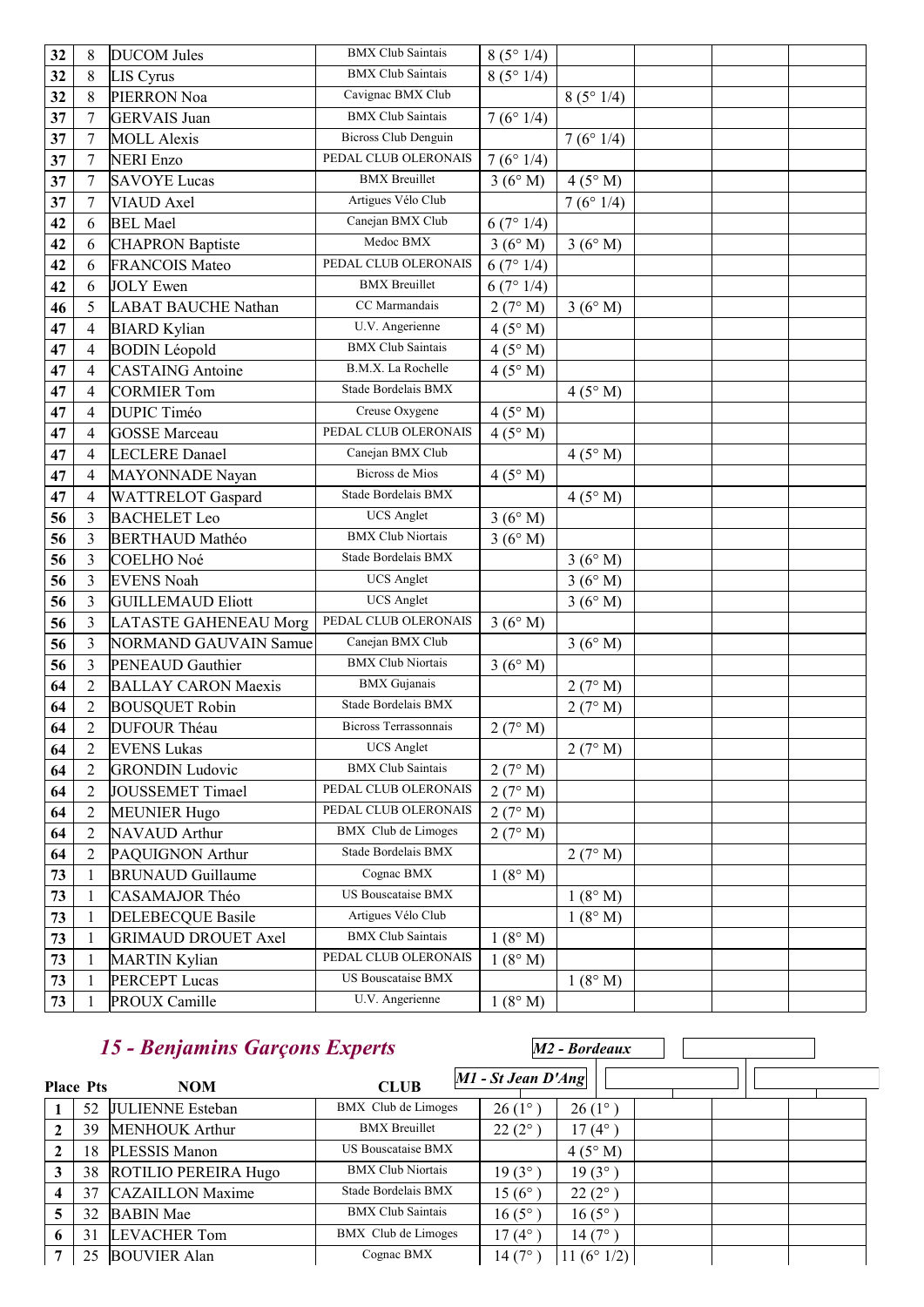| 8  | 24             | <b>DEGOUSSEE Samuel</b>      | <b>BMX</b> Gujanais         | $12(5^{\circ}1/2)$    | 12(5°1/2)       |  |
|----|----------------|------------------------------|-----------------------------|-----------------------|-----------------|--|
| 9  | 22             | <b>GJURASEVIC Marin</b>      | <b>UCS</b> Anglet           | 9(8°1/2)              | $13(8^{\circ})$ |  |
| 10 | 21             | <b>GJURASEVIC Louison</b>    | <b>UCS</b> Anglet           | 11 $(6^{\circ} 1/2)$  | 10(7°1/2)       |  |
| 11 | 20             | <b>MANIABLE Noah</b>         | Stade Bordelais BMX         | 8(5°1/4)              | 12(5°1/2)       |  |
| 11 | 20             | <b>MIRANDE Yon</b>           | <b>Bicross Club Denguin</b> | 13 $(8^{\circ})$      | 7(6°1/4)        |  |
| 13 | 19             | <b>DURAND</b> Maxime         | Stade Bordelais BMX         | 11 ( $6^{\circ}$ 1/2) | 8(5°1/4)        |  |
| 14 | 18             | <b>JAUFRIT Brice</b>         | Cavignac BMX Club           | $12(5^{\circ}1/2)$    | 6(7°1/4)        |  |
| 15 | 17             | <b>GACOUGNOLLE Tom</b>       | Cognac BMX                  | 9(8°1/2)              | 8(5°1/4)        |  |
| 15 | 17             | LE GUILLOU Valentin          | Medoc BMX                   | 10(7°1/2)             | 7(6°1/4)        |  |
| 17 | 16             | <b>CHAMAILLARD Lucas</b>     | <b>BMX</b> Club de Limoges  | 8(5°1/4)              | 8(5°1/4)        |  |
| 17 | 16             | <b>LECONTE Hugo</b>          | U.V. Angerienne             | 7(6°1/4)              | 9(8°1/2)        |  |
| 19 | 15             | <b>CORNU Ruben</b>           | <b>Bicross Club Denguin</b> | 8(5°1/4)              | 7(6°1/4)        |  |
| 19 | 15             | <b>HUERTA Bilal</b>          | <b>UCS</b> Anglet           |                       | $15(6^{\circ})$ |  |
| 21 | 14             | <b>GARNAUDIE</b> Louis       | <b>BMX</b> Club de Limoges  | 3(6°M)                | 11 $(6° 1/2)$   |  |
| 21 | 14             | PIEGAD MESQUITA Dinis        | CC Marmandais               | 4(5° M)               | 10(7°1/2)       |  |
| 23 | 13             | <b>PARDAL Valentin</b>       | <b>BMX Club Saintais</b>    | 7(6°1/4)              | 6(7°1/4)        |  |
| 23 | 13             | <b>SANFILIPPO Tom</b>        | <b>UCS</b> Anglet           | 7(6°1/4)              | 6(7°1/4)        |  |
| 25 | 12             | <b>BELLEGARDE MOREAU Mat</b> | Cavignac BMX Club           | 8(5°1/4)              | 4(5° M)         |  |
| 25 | 12             | <b>FERRER Benjah</b>         | Cognac BMX                  | 4(5° M)               | 8(5°1/4)        |  |
| 27 | 11             | <b>BOIZET Jibril</b>         | Cognac BMX                  | $4(5^\circ M)$        | 7(6°1/4)        |  |
| 28 | 10             | <b>BESSE</b> Evan            | <b>BMX</b> Val du Taurion   | 6(7°1/4)              | 4(5° M)         |  |
| 28 | 10             | <b>BREDA Hugo</b>            | CC Marmandais               | 10(7°1/2)             |                 |  |
| 28 | 10             | <b>CREPIN Paco</b>           | Cavignac BMX Club           | 4(5° M)               | 6(7°1/4)        |  |
| 28 | 10             | <b>DEJEAN</b> Leny           | <b>BMX</b> Club Saintais    | 7(6°1/4)              | 3(6°M)          |  |
| 28 | 10             | <b>DUC</b> Tidiane           | US Bouscataise BMX          | 6(7°1/4)              | 4(5° M)         |  |
| 28 | 10             | SIMOES SEVERIN Gael          | Canejan BMX Club            | 6(7°1/4)              | 4(5° M)         |  |
| 34 | 9              | <b>AIRAULT</b> Armand        | U.V. Angerienne             | 6(7°1/4)              | 3(6°M)          |  |
| 34 | 9              | DHOULCARNAHINE Nadjim        | Stade Bordelais BMX         |                       | 9(8°1/2)        |  |
| 36 | 6              | <b>BENOIT</b> Erwan          | <b>UCS</b> Anglet           | 3(6°M)                | 3(6°M)          |  |
| 36 | 6              | PETIGNAUD Aydan              | <b>BMX</b> Club de Limoges  | 2(7° M)               | 4(5° M)         |  |
| 36 | 6              | POITEVIN Matheo              | <b>BMX</b> Breuillet        | 4(5° M)               | 2(7° M)         |  |
| 36 | 6              | POURPOINT Nolan              | <b>BMX Club Saintais</b>    | 3(6°M)                | 3(6°M)          |  |
| 40 | 5              | <b>CHARLIER Louis</b>        | <b>BMX</b> Breuillet        | 3(6° M)               | 2(7° M)         |  |
| 40 | 5              | <b>FEUGNET Nino</b>          | PEDAL CLUB OLERONAIS        | 2(7° M)               | 3(6°M)          |  |
| 40 | 5              | <b>MAZABRAUD Alexis</b>      | Condat BMX Club             | 2(7° M)               | 3(6°M)          |  |
| 43 | $\overline{4}$ | <b>BOUCHERIE Alban</b>       | Cavignac BMX Club           |                       | 4(5° M)         |  |
| 43 | $\overline{4}$ | <b>CHUPINIT Weerawat</b>     | CC Marmandais               | 3(6° M)               | 1(8° M)         |  |
| 43 | $\overline{4}$ | <b>COMBEAUD Enzo</b>         | <b>BMX</b> Club Saintais    | $4(5^\circ M)$        |                 |  |
| 43 | 4              | <b>GIMBRES Baptiste</b>      | Bicross de Mios             | 2(7° M)               | 2(7° M)         |  |
| 43 | $\overline{4}$ | <b>LEGRAND Nathan</b>        | <b>BMX</b> Club de Limoges  | 2(7° M)               | 2(7° M)         |  |
| 43 | $\overline{4}$ | <b>PAYE</b> Gabriel          | <b>UCS</b> Anglet           | 4(5° M)               |                 |  |
| 43 | $\overline{4}$ | <b>ROY Tom</b>               | Medoc BMX                   | 1(8° M)               | 3(6°M)          |  |
| 50 | 3              | <b>BOISSEAU Lucas</b>        | Cognac BMX                  | 1(8° M)               | 2(7° M)         |  |
| 50 | 3              | <b>BROUHARD Thomas</b>       | <b>BMX Club Saintais</b>    | 1(8° M)               | 2(7° M)         |  |
| 50 | 3              | <b>LHERIDAUD Malone</b>      | <b>BMX</b> Club de Limoges  | 3(6° M)               |                 |  |
| 50 | 3              | MARQUAILLE INIZAN Coren      | <b>BMX</b> Club de Limoges  | 3(6°M)                |                 |  |
| 54 | $\overline{2}$ | <b>ENAULT Lissandro</b>      | Canejan BMX Club            | 2(7° M)               |                 |  |
| 54 | $\overline{2}$ | <b>GABIREAU</b> Evan         | Stade Montois BMX           |                       | 2(7° M)         |  |

|   |                  | <b>16 - Minimes Filles</b> |                          |                      | M2 - Bordeaux     |  |
|---|------------------|----------------------------|--------------------------|----------------------|-------------------|--|
|   | <b>Place Pts</b> | <b>NOM</b>                 | <b>CLUB</b>              | $MI - St Jean D'Ang$ |                   |  |
|   | 22               | <b>WEISS Kelly</b>         | Stade Bordelais BMX      | $10(2^{\circ} M)$    | $12(1^{\circ} M)$ |  |
|   | 14               | SOULIE Maëline             | BMX Club de Limoges      | $14(1^{\circ} M)$    |                   |  |
|   | 13               | <b>BRELUZEAU Elisa</b>     | Stade Bordelais BMX      | 5 $(4^{\circ} M)$    | $8(2^{\circ} M)$  |  |
|   |                  | <b>GUILBAUD Brendy</b>     | <b>BMX</b> Breuillet     | 7(3° M)              |                   |  |
|   | b                | <b>BOURGADE Chloe</b>      | <b>BMX Club Saintais</b> | 3(6°M)               | $3(4^{\circ} M)$  |  |
| 6 |                  | <b>FERDINANDE Naya</b>     | US Bouscataise BMX       |                      | 5(3°M)            |  |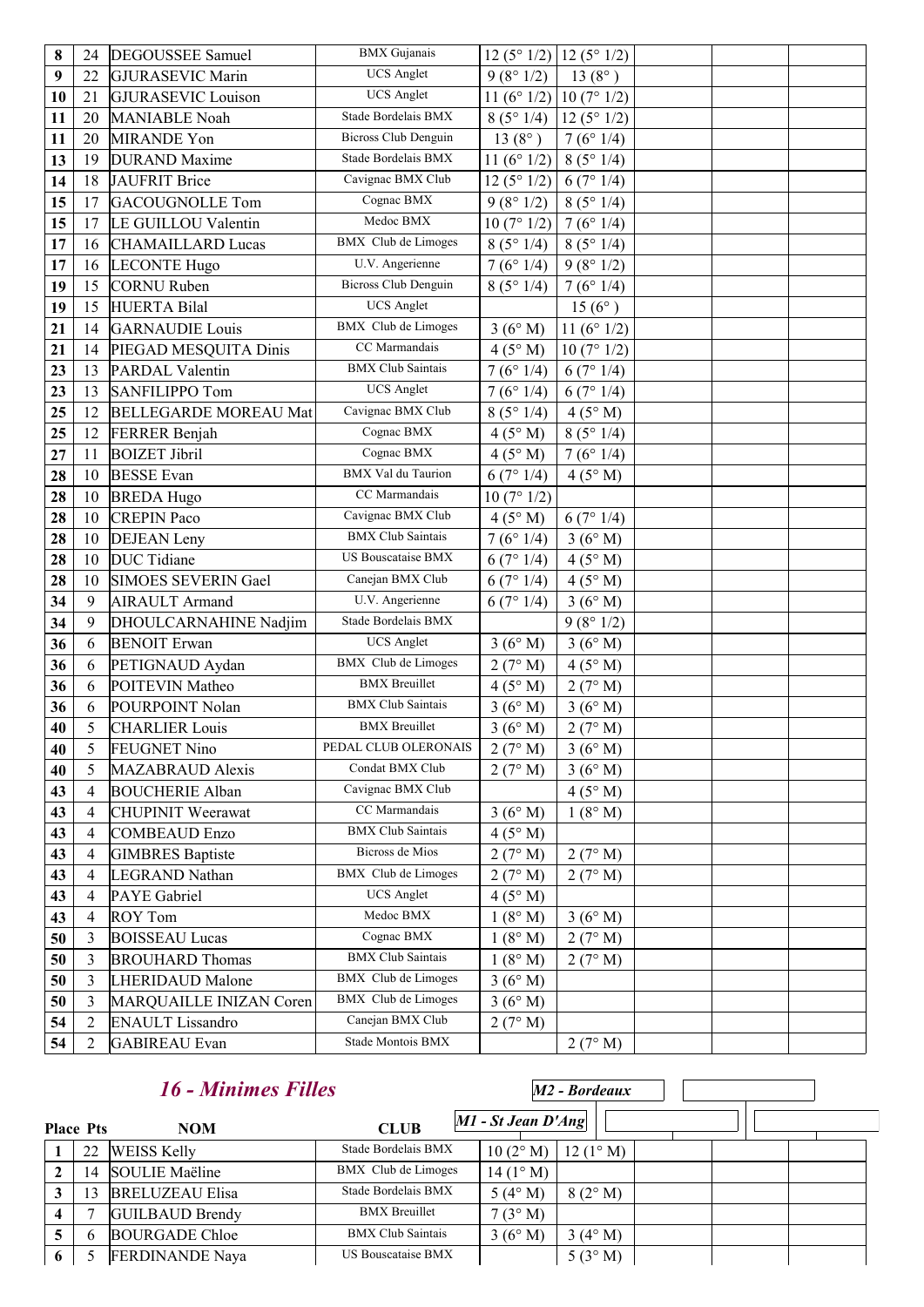|    | <b>THEISSING Lana</b>  | US Bouscataise BMX    | $4(5^{\circ} M)$ |  |  |
|----|------------------------|-----------------------|------------------|--|--|
|    | <b>CONOUES Romane</b>  | Artigues Vélo Club    | $2(5^{\circ} M)$ |  |  |
|    | LAVIRON Agathe         | AS St Junien BMX      | 2(7° M)          |  |  |
| 10 | <b>CHASSANG Maxine</b> | Bicross Terrassonnais | $(8^\circ M)$    |  |  |

|                         | 17 - Minimes Garçons Novices |                            |                            |                    | M <sub>2</sub> - Bordeaux |  |  |
|-------------------------|------------------------------|----------------------------|----------------------------|--------------------|---------------------------|--|--|
| <b>Place Pts</b>        |                              | <b>NOM</b>                 | <b>CLUB</b>                | M1 - St Jean D'Ang |                           |  |  |
| 1                       | 36                           | <b>SABRIA HEBRARD Evan</b> | Canejan BMX Club           | $18(2^{\circ})$    | $18(2^{\circ})$           |  |  |
| $\boldsymbol{2}$        | 34                           | <b>IOAN</b> Martin         | Stade Bordelais BMX        | $22(1^{\circ})$    |                           |  |  |
| 3                       | 22                           | LE DU Nael                 | Stade Bordelais BMX        |                    | $22(1^{\circ})$           |  |  |
| 4                       | 15                           | <b>BRUNET</b> Morgan       | Saint Léger BMX            | 6(7°1/2)           | $9(8^{\circ})$            |  |  |
| 4                       | 15                           | <b>BURIN</b> Mateo         | Stade Bordelais BMX        |                    | $15(3^{\circ})$           |  |  |
| $\overline{\mathbf{4}}$ | 15                           | <b>CHAUPRE Mahe</b>        | <b>BMX Club Saintais</b>   | $15(3^{\circ})$    |                           |  |  |
| 7                       | 13                           | <b>CHAFFANEL Matheo</b>    | <b>BMX</b> Club Saintais   | 13 $(4^{\circ})$   |                           |  |  |
| 7                       | 13                           | <b>FILAIN</b> Ethann       | Stade Bordelais BMX        |                    | $13(4^{\circ})$           |  |  |
| 9                       | 12                           | <b>ALLARD LEBOURG Axel</b> | Stade Bordelais BMX        |                    | $12(5^{\circ})$           |  |  |
| $\boldsymbol{9}$        | 12                           | <b>DALLA SANTA Enzo</b>    | CC Marmandais              | 4(5° M)            | 8(5°1/2)                  |  |  |
| 9                       | 12                           | <b>DIRAISON</b> Gabin      | U.V. Angerienne            | $12(5^{\circ})$    |                           |  |  |
| 12                      | 11                           | <b>CHASSAGNOLE Mathis</b>  | Saint Léger BMX            | 11 $(6^{\circ})$   |                           |  |  |
| 12                      | 11                           | <b>FOURNIOUX Nathan</b>    | Stade Bordelais BMX        |                    | 11 $(6^{\circ})$          |  |  |
| 14                      | 10                           | <b>ROSPARS Clovis</b>      | CC Marmandais              | $10(7^{\circ})$    |                           |  |  |
| 14                      | 10                           | <b>ZEMAULI</b> Thomas      | Canejan BMX Club           |                    | $10(7^{\circ})$           |  |  |
| 16                      | 9                            | <b>MAZOIN</b> Lucas        | <b>BMX</b> Club Saintais   | $9(8^{\circ})$     |                           |  |  |
| 17                      | $\,8\,$                      | <b>GUERET Arthur</b>       | <b>BMX</b> Club Saintais   | 8(5°1/2)           |                           |  |  |
| 17                      | 8                            | <b>JAMOIS Marc</b>         | Artigues Vélo Club         |                    | 8(5°1/2)                  |  |  |
| 17                      | $\,8\,$                      | <b>PEROT Marius</b>        | Saint Léger BMX            | 4(5° M)            | 4(5° M)                   |  |  |
| 17                      | $\,8\,$                      | <b>ROUSSEL Arthur</b>      | Canejan BMX Club           | 5(8°1/2)           | 3(6°M)                    |  |  |
| 17                      | 8                            | <b>SONNET Gabriel</b>      | Bicross de Mios            | 8(5°1/2)           |                           |  |  |
| 22                      | $\tau$                       | <b>FEUGRAY Romeo</b>       | Medoc BMX                  |                    | 7(6°1/2)                  |  |  |
| 22                      | $\tau$                       | MILANI Rafaël              | B.M.X. La Rochelle         | 7(6°1/2)           |                           |  |  |
| 22                      | $\tau$                       | <b>MOREAU</b> Gabin        | Cavignac BMX Club          |                    | 7(6°1/2)                  |  |  |
| 22                      | $\tau$                       | <b>WEYTS Jules</b>         | Bicross de Mios            | 7(6°1/2)           |                           |  |  |
| 26                      | 6                            | LHERIDAUD Lenny            | <b>BMX</b> Club de Limoges | 6(7°1/2)           |                           |  |  |
| 27                      | 5                            | <b>GRATPENCHE Cyrian</b>   | <b>BMX Club Niortais</b>   | 5(8°1/2)           |                           |  |  |
| 28                      | $\overline{4}$               | <b>MESSON Jules</b>        | <b>US Bouscataise BMX</b>  |                    | 4(5° M)                   |  |  |
| 28                      | 4                            | <b>NADREAU Florian</b>     | PEDAL CLUB OLERONAIS       | 4(5° M)            |                           |  |  |
| 28                      | $\overline{4}$               | <b>ROGEON Mailow</b>       | <b>BMX</b> Breuillet       | 4(5° M)            |                           |  |  |
| 31                      | 3                            | <b>BALOGE Noam</b>         | <b>BMX Club Niortais</b>   | 3(6°M)             |                           |  |  |
| 31                      | 3                            | DEBARD Axel                | PEDAL CLUB OLERONAIS       | 3(6°M)             |                           |  |  |
| 31                      | 3                            | <b>FOURNIER Lucas</b>      | CC Marmandais              | 3(6°M)             |                           |  |  |
| 31                      | 3                            | <b>GARDELLE Noham</b>      | <b>BMX Club Niortais</b>   | 3(6°M)             |                           |  |  |
| 31                      | $\mathfrak{Z}$               | <b>LINSEELE Baptiste</b>   | Artigues Vélo Club         |                    | 3(6°M)                    |  |  |
| 36                      | $\overline{2}$               | <b>AULERY Thibaut</b>      | <b>BMX</b> Breuillet       | 2(7° M)            |                           |  |  |
| 36                      | $\overline{2}$               | DAILLY CHAUMONNOT Ma       | PEDAL CLUB OLERONAIS       | 2(7° M)            |                           |  |  |
| 36                      | $\overline{2}$               | <b>FOURNIER Mathew</b>     | <b>BMX</b> Club Saintais   | 2(7° M)            |                           |  |  |
| 36                      | $\overline{2}$               | <b>GOURMAUD Tom</b>        | U.V. Angerienne            | 2(7° M)            |                           |  |  |

| <b>18 - Minimes Garçons Experts</b> |                        |                        |                      | $M2$ - Bordeaux |  |  |
|-------------------------------------|------------------------|------------------------|----------------------|-----------------|--|--|
| <b>Place Pts</b>                    | <b>NOM</b>             | <b>CLUB</b>            | $MI - St Jean D'Ang$ |                 |  |  |
|                                     | 48 FAURE Titouan       | U.V. Angerienne        | $26(1^{\circ}$       | $22(2^{\circ})$ |  |  |
| 48                                  | <b>MARROCQ Thibaut</b> | Stade Montois BMX      | $22(2^{\circ})$      | $26(1^{\circ})$ |  |  |
| 34                                  | <b>IOAN</b> Martin     | Stade Bordelais BMX    |                      | 12(5°1/2)       |  |  |
| 38                                  | <b>NAVARRO</b> Matt    | Pau BMX Club Aquitaine | $19(3^{\circ}$       | $19(3^{\circ})$ |  |  |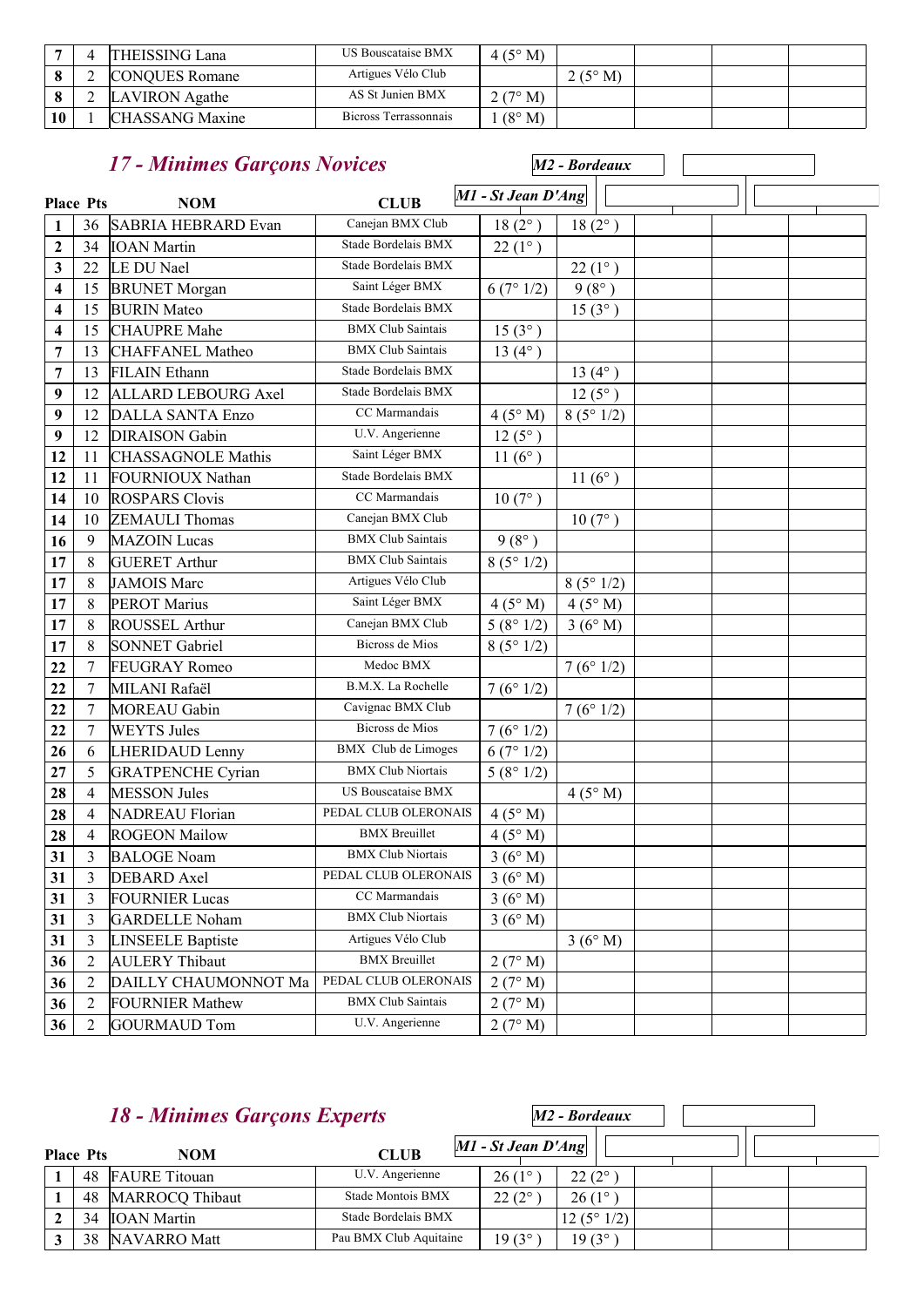| 4              | 31               | RIVERA CISTERANAS Benja      | <b>UCS</b> Anglet           | $17(4^{\circ})$           | 14(7°)           |  |
|----------------|------------------|------------------------------|-----------------------------|---------------------------|------------------|--|
| 5              | 30               | PLESSIS Titouan              | <b>US Bouscataise BMX</b>   | $15(6^{\circ})$           | $15(6^{\circ})$  |  |
| 5              | 30               | <b>SALESSES Mathys</b>       | <b>Bicross Club Denguin</b> | 14(7°)                    | $16(5^{\circ})$  |  |
| $\overline{7}$ | 25               | <b>LAMOLIE</b> Kenly         | Stade Bordelais BMX         | 12(5°1/2)                 | 13 $(8^{\circ})$ |  |
| 8              | 23               | <b>AUGER Mael</b>            | CC Marmandais               | 13 $(8^{\circ})$          | 10(7°1/2)        |  |
| 9              | 22               | LE PAIH Archibald            | CC Marmandais               | 11 (6° 1/2)   11 (6° 1/2) |                  |  |
| 10             | 21               | <b>FREMONT Lorys</b>         | U.V. Angerienne             | $10(7°1/2)$ 11 (6° 1/2)   |                  |  |
| 11             | 19               | <b>RETORE Thibaut</b>        | U.V. Angerienne             | 12(5°1/2)                 | 7(6°1/4)         |  |
| 12             | 18               | <b>GLORY</b> Maxime          | <b>BMX Club Saintais</b>    | 6(7°1/4)                  | 12(5°1/2)        |  |
| 13             | 17               | <b>BESSON</b> Alexandre      | Soues Omnisport BMX         |                           | $17(4^{\circ})$  |  |
| 13             | 17               | <b>DUSSEAU BROSSARD Malo</b> | Stade Bordelais BMX         | 8(5°1/4)                  | 9(8°1/2)         |  |
| 13             | 17               | MIRAOUI Ilian                | US Bouscataise BMX          | 7(6°1/4)                  | 10(7°1/2)        |  |
| 13             | 17               | <b>RATHIER Ilan</b>          | U.V. Angerienne             | 8(5°1/4)                  | 9(8°1/2)         |  |
| 13             | 17               | <b>VIROULAUD Simon</b>       | Artigues Vélo Club          | 9(8°1/2)                  | 8(5°1/4)         |  |
| 18             | 16               | <b>DEBERNARD Marin</b>       | Descartes BMX               | $16(5^{\circ})$           |                  |  |
| 18             | 16               | <b>DUC</b> Mateo             | Cognac BMX                  | 9(8°1/2)                  | 7(6°1/4)         |  |
| 18             | 16               | <b>ZIMMERMANN Lukas</b>      | U.V. Angerienne             | 8(5°1/4)                  | 8(5°1/4)         |  |
| 21             | 14               | <b>HALLAIS</b> Clementin     | <b>BMX</b> Breuillet        | 6(7°1/4)                  | 8(5°1/4)         |  |
| 21             | 14               | NOGUEIRA LAMBLOT Morg        | Medoc BMX                   | 6(7°1/4)                  | 8(5°1/4)         |  |
| 23             | 11               | <b>ANDRE BISSON Enzo</b>     | St Avertin Sports BMX       | 11 ( $6^{\circ}$ 1/2)     |                  |  |
| 23             | 11               | <b>BARET</b> Emma            | U.V. Angerienne             | 7(6°1/4)                  | 4(5° M)          |  |
| 23             | 11               | <b>CASAGRANDE PARAILLOU</b>  | Artigues Vélo Club          | 4(5° M)                   | 7(6°1/4)         |  |
| 23             | 11               | <b>MARTIN Noah</b>           | <b>BMX Club Saintais</b>    | 7(6°1/4)                  | 4(5°M)           |  |
| 27             | 10               | <b>BERGER Mael</b>           | <b>BMX</b> Club de Limoges  | 10(7°1/2)                 |                  |  |
| 27             | 10               | <b>KECHABA</b> Amine         | <b>BMX</b> Club de Limoges  | 8(5°1/4)                  | 2(7° M)          |  |
| 27             | 10               | VRANCKX CASTILLO Giova       | Stade Bordelais BMX         | 3(6° M)                   | 7(6°1/4)         |  |
| 30             | $\boldsymbol{7}$ | <b>BARANSKI</b> Raphael      | Stade Bordelais BMX         | 6(7°1/4)                  | 1(8° M)          |  |
| 30             | $\overline{7}$   | <b>DARD</b> Alyssa           | Cholet BMX                  | 7(6°1/4)                  |                  |  |
| 30             | $\overline{7}$   | DARTIGUELONGUE Noe           | Stade Montois BMX           | 3(6°M)                    | 4(5° M)          |  |
| 30             | $\tau$           | <b>ECALE Nolan</b>           | <b>BMX Club Niortais</b>    | 4(5° M)                   | 3(6°M)           |  |
| 30             | 7                | <b>EVEZARD GOMES Nathan</b>  | <b>US Bouscataise BMX</b>   | 4(5° M)                   | 3(6° M)          |  |
| 30             | 7                | <b>HUREAU</b> Mathis         | <b>BMX Club Niortais</b>    | 3(6°M)                    | 4(5° M)          |  |
| 30             | $\boldsymbol{7}$ | LUSSEAU Axel                 | Cavignac BMX Club           | 4(5° M)                   | 3(6°M)           |  |
| 37             | 6                | <b>DEUBEL</b> Antoine        | Creuse Oxygene              | 3(6° M)                   | 3(6° M)          |  |
| 37             | 6                | LAUILHE Julien               | <b>Bicross Club Denguin</b> | 3(6°M)                    | 3(6°M)           |  |
| 37             | 6                | <b>SIMOES Thomas</b>         | Canejan BMX Club            | 2(7° M)                   | 4(5° M)          |  |
| 37             | 6                | <b>VILLAIN Alexis</b>        | <b>BMX Club Niortais</b>    | 3(6° M)                   | 3(6°M)           |  |
| 41             | 5                | <b>BATTELIER Timeo</b>       | <b>BMX</b> Gujanais         | 4(5° M)                   | 1(8° M)          |  |
| 42             | 4                | <b>BALDACCHINO Iban</b>      | <b>UCS</b> Anglet           |                           | $4(5^\circ M)$   |  |
| 42             | 4                | <b>CHARRET Léo</b>           | Condat BMX Club             | 4(5° M)                   |                  |  |
| 42             | 4                | <b>GALLIOT</b> Keryann       | Cavignac BMX Club           | 2(7° M)                   | 2(7° M)          |  |
| 42             | 4                | <b>MARTHIENS Theo</b>        | Condat BMX Club             | 4(5° M)                   |                  |  |
| 42             | 4                | <b>PERRIN Thomas</b>         | US Bouscataise BMX          | 2(7° M)                   | 2(7° M)          |  |
| 47             | 3                | <b>MAISSANT</b> Maxence      | U.V. Angerienne             | 3(6°M)                    |                  |  |
| 47             | 3                | <b>MOISAN Nohan</b>          | Artigues Vélo Club          | 1(8° M)                   | 2(7° M)          |  |
| 49             | $\overline{2}$   | <b>CHAMBON Axel</b>          | AS St Junien BMX            | 2(7° M)                   |                  |  |
| 49             | $\overline{2}$   | LANSALOT Raphael             | <b>Bicross Club Denguin</b> |                           | 2(7° M)          |  |
| 49             | $\overline{2}$   | <b>MAROSZAK Enzo</b>         | Stade Bordelais BMX         | 2(7° M)                   |                  |  |
| 49             | $\overline{2}$   | <b>ROBERT DELAGE Noe</b>     | <b>BMX</b> Club Saintais    | 2(7° M)                   |                  |  |
| 49             | $\overline{2}$   | THUARD Theo                  | Canejan BMX Club            | 2(7° M)                   |                  |  |
| 54             | $\mathbf{1}$     | <b>BALANGER Theo</b>         | <b>BMX</b> Gujanais         |                           | 1(8° M)          |  |
| 54             | $\mathbf{1}$     | <b>BALTZ BROWN Jonny</b>     | U.V. Angerienne             |                           | 1(8° M)          |  |
| 54             | 1                | PICHARD Matheo               | Bicross de Mios             |                           | 1(8° M)          |  |

|                  | 19 - 30 ans et $+$ | $M2$ - Bordeaux                                                     |  |
|------------------|--------------------|---------------------------------------------------------------------|--|
| <b>Place Pts</b> | NOM                | $MI - St Jean D'Ang$<br><b>CLUB</b>                                 |  |
|                  | 25 CROUZET Xavier  | <b>BMX Club Niortais</b><br>$18(1^{\circ})$  <br>7 (2 $^{\circ}$ M) |  |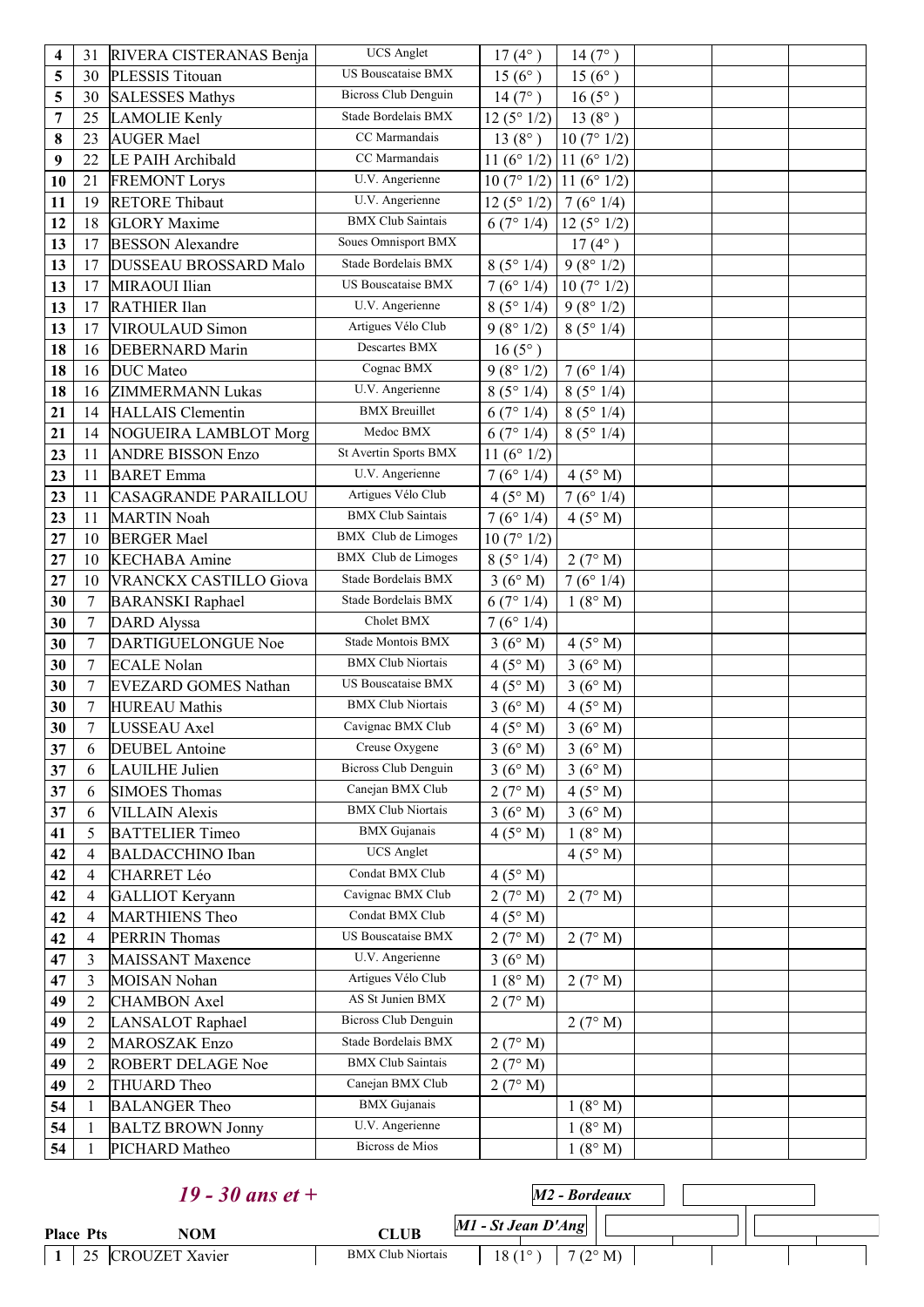| 25 | DUBREUIL Thibault       | <b>US Bouscataise BMX</b> | 14 $(2^{\circ})$ | 11 $(1^{\circ} M)$ |  |  |
|----|-------------------------|---------------------------|------------------|--------------------|--|--|
|    | <b>DENYS</b> Julien     | <b>BMX Club Niortais</b>  | $11(3^{\circ})$  |                    |  |  |
| q  | <b>GRELAUD Florent</b>  | Cognac BMX                | $9(4^\circ$      |                    |  |  |
|    | PIERRE Loic             | CC Marmandais             | 5 $(8^{\circ}$   | 4(3°M)             |  |  |
| 8  | <b>DECIDOUR Raphael</b> | Cavignac BMX Club         | $8(5^\circ$      |                    |  |  |
|    | <b>AUGIER Anthony</b>   | Bicross de Mios           | $7(6^\circ$      |                    |  |  |
| 6  | POUMEYREAU Alexandre    | CC Marmandais             | 6(7°             |                    |  |  |
|    | <b>MARIMON</b> Frederic | CC Marmandais             |                  | $2(4^{\circ} M)$   |  |  |

#### **Place** *20 - Cadettes et +* **Phono Phono Phono Phono Phono Phono Phono Phono Phono Phono Phono Phono Phono Phono Phono Phono Phono Phono Phono Phono Phono Phono Phono Phono Phono Phono Phono Phono** *M2 - Bordeaux* **NOM CLUB** 1 19 PLUMEREAU Maelys Canejan BMX Club 8 (5°) 11 (3°)<br>
2 18 NOEL Alizee CC Marmandais 18 (1°) **2** | 18 | NOEL Alizee  $\qquad \qquad$  CC Marmandais  $\qquad \qquad$  18 (1°) 2 18 SOULIE Maureen BMX Club de Limoges 18 (1°) **4** 14 DELPEUT VELLARD Charlott BMX Club de Limoges 14 (2°) **4** 14 MERIGAUD Lauriane BMX Club de Limoges 14 (2°) **4** 14 PICOT Marine BMX Club de Limoges 5 (8°) 9 (4°) **7** 13 MONNAC Lucy Canejan BMX Club 6 (7°) 7 (6°) **8** 12 POITEVIN Manon BMX Breuillet 4 (5° M) 8 (5°) **9** 11 ALLARD Marjolaine U.V. Angerienne 11 (3°) 10 9 MERCHED Alyssa Canejan BMX Club 9 (4°) **11** 7 TALARD Manon BMX Club Niortais 7 (6°) 12 6 ARAGON Lena Artigues Vélo Club 6 (7°)<br>
13 4 JOUSSEMET Louane PEDAL CLUB OLERONAIS 4 (5° M) **13** 4 JOUSSEMET Louane PEDAL CLUB OLERONAIS 4 (5° M)

|                  |                | 21 - Cadets Garçons Novices |                          |                      | M2 - Bordeaux     |  |  |  |
|------------------|----------------|-----------------------------|--------------------------|----------------------|-------------------|--|--|--|
| <b>Place Pts</b> |                | <b>NOM</b>                  | <b>CLUB</b>              | $M1$ - St Jean D'Ang |                   |  |  |  |
| 1                | 18             | <b>EBZANT</b> Leo           | <b>BMX</b> Breuillet     | $18(1^{\circ})$      |                   |  |  |  |
| $\overline{2}$   | 14             | <b>DELMAS</b> Lucas         | Bicross Terrassonnais    | $14(2^{\circ})$      |                   |  |  |  |
| 3                | 12             | <b>DAURAT</b> Louis         | Stade Bordelais BMX      |                      | $12(1^{\circ} M)$ |  |  |  |
| 3                | 12             | <b>SAHIN Milo</b>           | U.V. Angerienne          | $7(6^{\circ})$       | 5(3°M)            |  |  |  |
| 5                | 11             | <b>HEBRARD</b> Clovis       | <b>BMX Club Saintais</b> | $11(3^{\circ})$      |                   |  |  |  |
| 6                | 9              | <b>LALANDE</b> Axel         | B.M.X. La Rochelle       | $9(4^{\circ})$       |                   |  |  |  |
| 7                | 8              | <b>HAURY Ylan</b>           | <b>BMX Club Saintais</b> | $8(5^{\circ})$       |                   |  |  |  |
| 7                | 8              | <b>MARTIN</b> Matteo        | PEDAL CLUB OLERONAIS     | $5(8^{\circ})$       | 3(4°M)            |  |  |  |
| 7                | 8              | PHILIPPE Romain             | US Bouscataise BMX       |                      | 8(2° M)           |  |  |  |
| 10               | 6              | <b>CORNU</b> Alexandre      | PEDAL CLUB OLERONAIS     | $6(7^{\circ})$       |                   |  |  |  |
| 11               | 4              | <b>GUY Yanis</b>            | Bicross Club Denguin     | 4(5° M)              |                   |  |  |  |
| 11               | 4              | <b>VESVAL</b> Samuel        | U.V. Angerienne          | 4(5°M)               |                   |  |  |  |
| 13               | 3              | <b>GAILLARD</b> Romain      | BMX Club de Limoges      | 3(6°M)               |                   |  |  |  |
| 14               | $\overline{2}$ | <b>CASTAGNET Kelvin</b>     | Artigues Vélo Club       |                      | 2(5° M)           |  |  |  |
| 15               |                | <b>SALORT Matthis</b>       | Medoc BMX                |                      | 1(6°M)            |  |  |  |

 $\Gamma$ 

| <b>22 - Cadets Garçons Experts</b> |                  |                          |                        |                      | M2 - Bordeaux   |  |
|------------------------------------|------------------|--------------------------|------------------------|----------------------|-----------------|--|
|                                    | <b>Place Pts</b> | <b>NOM</b>               | <b>CLUB</b>            | $MI - St Jean D'Ang$ |                 |  |
|                                    | 44               | <b>ALEXANDRE Yannick</b> | Pau BMX Club Aquitaine | $26(1^{\circ})$      | $18(2^{\circ})$ |  |
| ∍                                  | 34               | <b>IOAN</b> Raphael      | Stade Bordelais BMX    | 12(5°1/2)            | $22(1^{\circ})$ |  |
|                                    | 34               | <b>VEDEAU</b> Thomas     | U.V. Angerienne        | $19(3^{\circ}$       | $15(3^{\circ})$ |  |
|                                    | 31               | <b>LASSERRE</b> Baptiste | U.V. Angerienne        | $22(2^{\circ})$      | $9(8^\circ)$    |  |
|                                    | 30               | <b>GENESTE Axel</b>      | Condat BMX Club        | l 7 (4°              | 13 (4°          |  |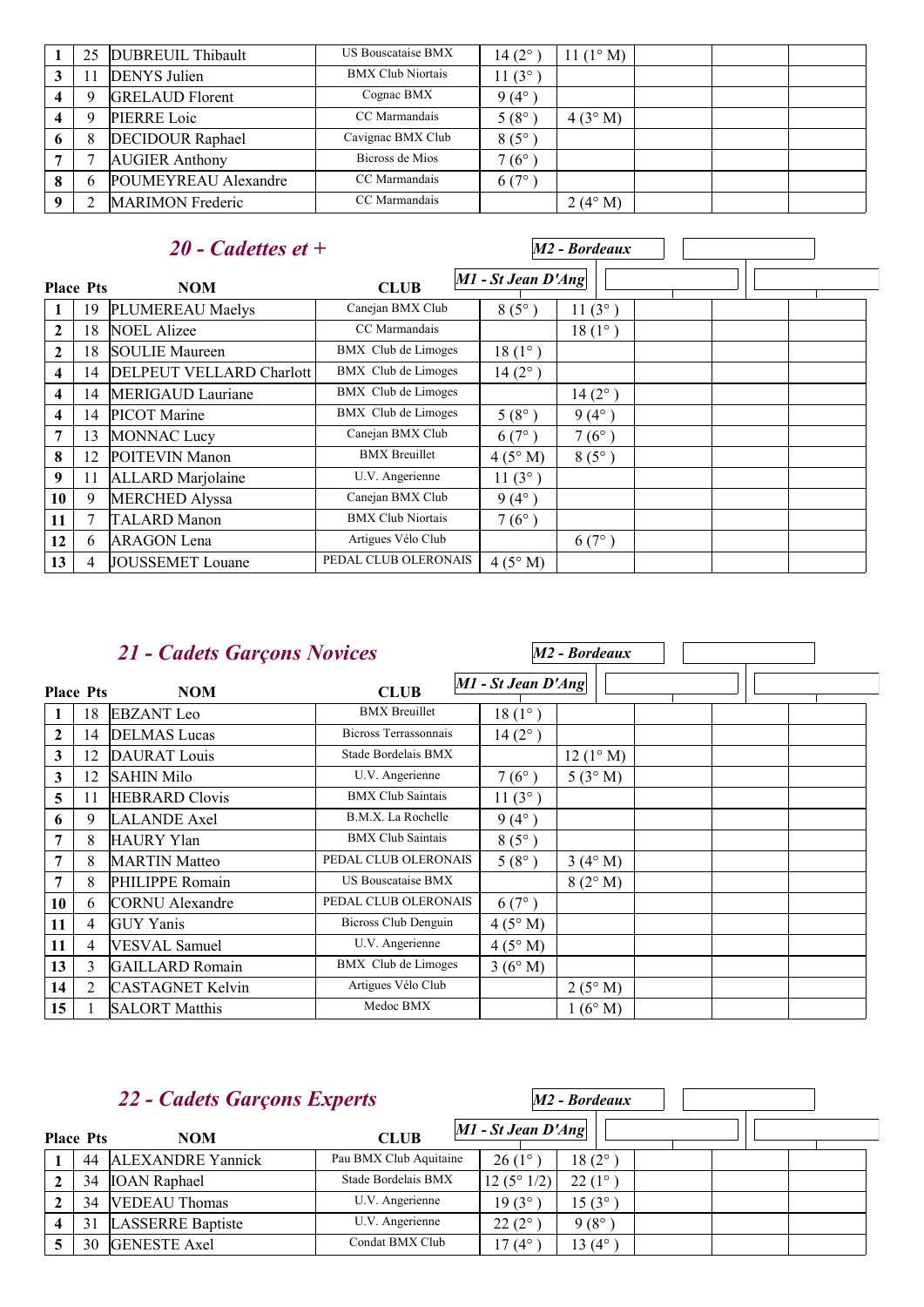| 6  | 25             | JEANGUYOT Toma                | <b>Stade Montois BMX</b>     | $15(6^{\circ})$ | $10(7^{\circ})$  |  |
|----|----------------|-------------------------------|------------------------------|-----------------|------------------|--|
| 7  | 24             | <b>ALLARD</b> Noa             | <b>BMX</b> Club Saintais     | $16(5^{\circ})$ | 8(5°1/2)         |  |
| 8  | 23             | <b>DARTENUC Romain</b>        | Stade Montois BMX            | 12(5°1/2)       | 11 $(6^{\circ})$ |  |
| 9  | 22             | <b>BAYOL Noah</b>             | Artigues Vélo Club           | 10(7°1/2)       | $12(5^{\circ})$  |  |
| 10 | 21             | <b>PARENT Charles</b>         | <b>BMX</b> Club de Limoges   | 14(7°)          | 7(6°1/2)         |  |
| 11 | 18             | <b>MORIN Kylian</b>           | <b>Bicross</b> de Mios       | 11 $(6° 1/2)$   | 7(6°1/2)         |  |
| 12 | 15             | <b>GELU</b> Ruben             | <b>BMX Club Niortais</b>     | 9(8°1/2)        | 6(7°1/2)         |  |
| 12 | 15             | RIGOLET Matheo                | Stade Bordelais BMX          | 10(7°1/2)       | 5(8°1/2)         |  |
| 14 | 13             | <b>NAVERO SALABERT Alexis</b> | <b>Bicross Club Denguin</b>  | $13(8^{\circ})$ |                  |  |
| 15 | 12             | DE MAURY Julien               | Canejan BMX Club             | 8(5°1/4)        | 4(5° M)          |  |
| 15 | 12             | <b>MALFETTES Neo</b>          | Canejan BMX Club             | 8(5°1/4)        | 4(5° M)          |  |
| 17 | 11             | LESPINE BARRIERE Mael         | CC Marmandais                | 11 $(6° 1/2)$   |                  |  |
| 18 | 9              | <b>LATOUR Jules</b>           | U.V. Angerienne              | 9(8°1/2)        |                  |  |
| 18 | 9              | <b>RITOU</b> Arthur           | Stade Bordelais BMX          | 4(5° M)         | 5(8°1/2)         |  |
| 20 | 8              | <b>DEBERNARD Eloi</b>         | <b>Descartes BMX</b>         | 8(5°1/4)        |                  |  |
| 20 | 8              | FRAYSSOU Corentin             | <b>BMX Club Saintais</b>     | 8(5°1/4)        |                  |  |
| 20 | 8              | <b>VALLEE</b> Gaspard         | <b>UCS</b> Anglet            |                 | 8(5°1/2)         |  |
| 23 | $\overline{7}$ | <b>BETILLE Quentin</b>        | Artigues Vélo Club           | 4(5° M)         | 3(6°M)           |  |
| 23 | $\overline{7}$ | <b>CHARDAVOINE Tom</b>        | PEDAL CLUB OLERONAIS         | 4(5° M)         | 3(6°M)           |  |
| 23 | $\overline{7}$ | <b>GUILLEUX Nathan</b>        | <b>BMX Club Niortais</b>     | 4(5° M)         | 3(6°M)           |  |
| 26 | 6              | <b>LELIEVRE</b> Evan          | <b>BMX</b> Gujanais          | 3(6°M)          | 3(6°M)           |  |
| 26 | 6              | PICARD Matteo                 | Canejan BMX Club             |                 | 6(7°1/2)         |  |
| 28 | $\overline{4}$ | <b>AYRAULT Clement</b>        | Saint Léger BMX              |                 | 4(5° M)          |  |
| 28 | $\overline{4}$ | <b>DUMON</b> Timothee         | <b>US Bouscataise BMX</b>    |                 | 4(5° M)          |  |
| 28 | $\overline{4}$ | <b>LECLAIR Simon</b>          | <b>BMX</b> Club de Limoges   | 4(5° M)         |                  |  |
| 28 | $\overline{4}$ | <b>MAGNE</b> Maxence          | <b>Bicross Terrassonnais</b> | 3(6°M)          | 1(8° M)          |  |
| 28 | $\overline{4}$ | <b>MARTIN</b> Etann           | Artigues Vélo Club           | 2(7° M)         | 2(7° M)          |  |
| 33 | $\overline{3}$ | <b>LEBARBIER Mederic</b>      | <b>BMX</b> Breuillet         | 3(6°M)          |                  |  |
| 33 | 3              | <b>MOREAU</b> Ethan           | <b>BMX</b> Breuillet         | 3(6°M)          |                  |  |
| 33 | $\overline{3}$ | <b>TAVERNIER Matheo</b>       | Cavignac BMX Club            | 3(6°M)          |                  |  |
| 33 | $\mathfrak{Z}$ | <b>VILLARD</b> Nael           | Cognac BMX                   | 2(7° M)         | 1(8° M)          |  |
| 37 | $\overline{2}$ | <b>LANOIRE</b> Mael           | Artigues Vélo Club           |                 | 2(7° M)          |  |
| 37 | $\overline{2}$ | PAUL MAHEO Ethan              | Cavignac BMX Club            |                 | 2(7° M)          |  |
| 37 | $\overline{2}$ | <b>RIVOIRE</b> Nael           | Cavignac BMX Club            | 2(7° M)         |                  |  |
| 40 | $\mathbf{1}$   | <b>BOINEAU GIRAUD Jimmy</b>   | Cavignac BMX Club            |                 | 1(8°M)           |  |

## *23 - 17 et + Open*

**Place Physical Pts Property Physical Pts** *M1 - St Jean D'Ang M2 - Bordeaux* **NOM CLUB** 1 31 GUERINEAU Antoine BMX Club Niortais 16 (5°) 15 (3°) 30 BATIER Louis US Bouscataise BMX 17 (4°) 13 (4°) 26 AUDINEAU Mathias BMX Club Niortais 26 (1°) 25 BALLION Jules Bicross de Mios 13 (8°) 12 (5°) 22 DUFOYER Benjamin US Bouscataise BMX 22 (1°) 22 GABET Valentin Bicross Club Denguin 22 (2°) 21 DURAND Hugo Stade Bordelais BMX 10 (7° 1/2) 11 (6°) 19 FERRER Doriann Bicross de Mios 19 (3°) 18 TUO Vincent CC Marmandais 18 (2°) 16 FELICI Mathias Stade Bordelais BMX 8 (5° 1/4) 8 (5° 1/2) | 15 | LE BAIL Yannis BMX Breuillet  $15 (6^\circ)$  14 LAFLEUR Ugo BMX Club Niortais 14 (7°) 14 PIPART DUGALLEIX Arthur CC Marmandais  $11 (6° 1/2) 3 (6° M)$ 12 14 REGONDEAU Caroline US Bouscataise BMX 7 (6° 1/4) 7 (6° 1/2) 15 12 ALLARD Mathieu U.V. Angerienne 12 (5° 1/2) 12 GARNAUDIE Paul BMX Club de Limoges  $4(5° M) 8(5° 1/2)$  12 LICKEL Thomas Canejan BMX Club 12 (5° 1/2) 11 AUBOUIN Clement Saint Léger BMX 11 (6° 1/2) 10 GROS Titouan U.V. Angerienne 10 (7° 1/2)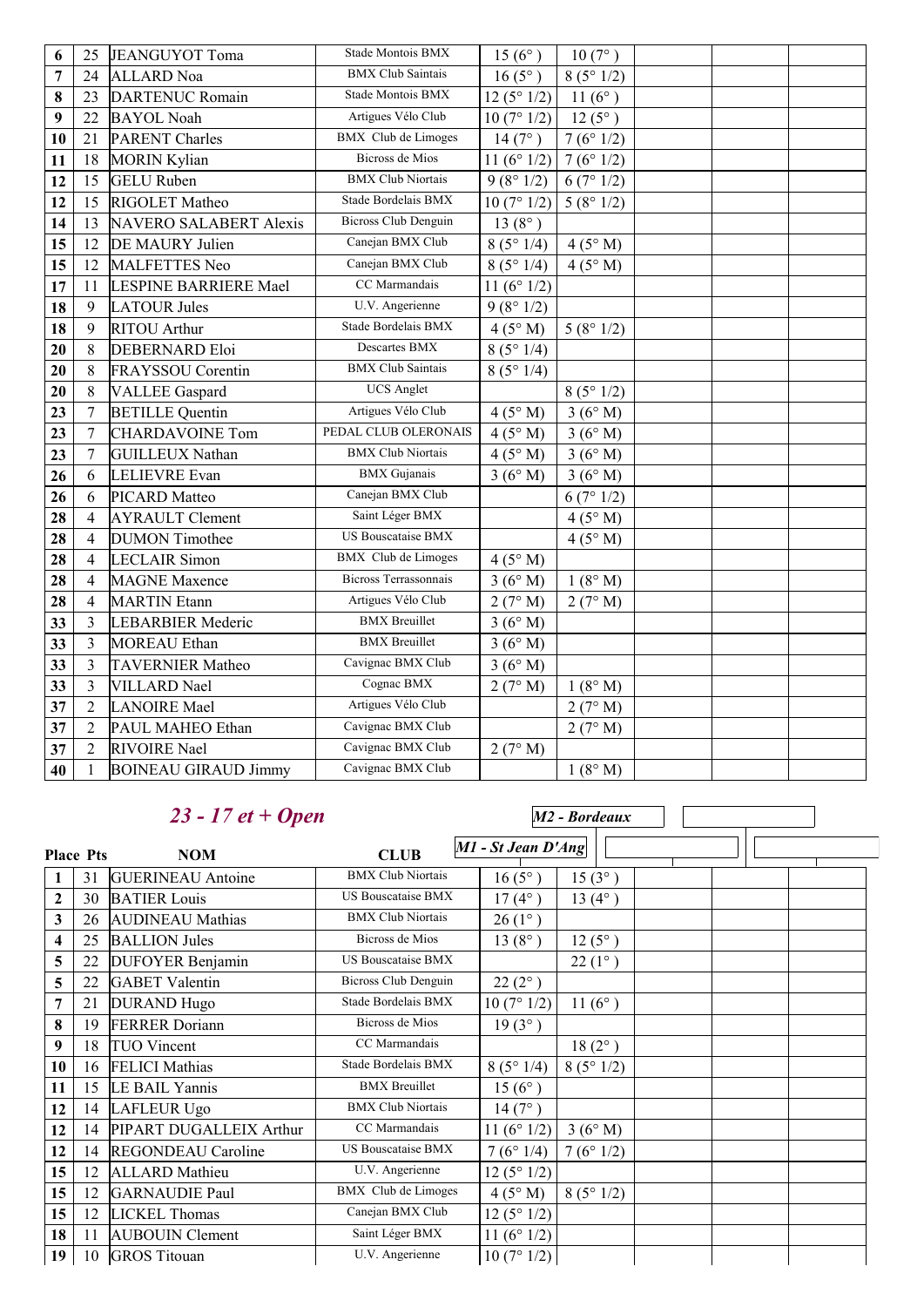| 19 | 10             | <b>LACOSTE</b> Lucie            | <b>Bicross Club Denguin</b>  |          | $10(7^{\circ})$ |  |
|----|----------------|---------------------------------|------------------------------|----------|-----------------|--|
| 21 | 9              | <b>NORZIUS Jefferson</b>        | Condat BMX Club              |          | $9(8^{\circ})$  |  |
| 21 | 9              | PHAM Thanh Tam                  | Creuse Oxygene               | 9(8°1/2) |                 |  |
| 21 | 9              | RICHEDA Emilien                 | CC Marmandais                | 3(6°M)   | 6(7°1/2)        |  |
| 21 | 9              | <b>VERGER Nils</b>              | <b>BMX Club Niortais</b>     | 9(8°1/2) |                 |  |
| 25 | 8              | DE CLERCQ Anthony               | <b>Bicross Terrassonnais</b> | 8(5°1/4) |                 |  |
| 25 | 8              | <b>DUFOURNEAU Lucas</b>         | BMX Club de Limoges          | 8(5°1/4) |                 |  |
| 25 | 8              | <b>THEREZE Florian</b>          | Medoc BMX                    | 8(5°1/4) |                 |  |
| 28 | $\overline{7}$ | <b>BASTARD BENOIT Guillaume</b> | <b>BMX</b> Breuillet         | 7(6°1/4) |                 |  |
| 28 | $\overline{7}$ | <b>DALLA SANTA Matteo</b>       | CC Marmandais                | 2(7° M)  | 5(8°1/2)        |  |
| 28 | $\overline{7}$ | DE ARAUJO Alexis                | Creuse Oxygene               | 7(6°1/4) |                 |  |
| 28 | $\overline{7}$ | <b>LEMESLE Kyllian</b>          | Canejan BMX Club             | 7(6°1/4) |                 |  |
| 28 | $\overline{7}$ | <b>LYON Alex</b>                | Artigues Vélo Club           |          | 7(6°1/2)        |  |
| 28 | $\overline{7}$ | MARQUISAUD Laurenzio            | U.V. Angerienne              | 3(6°M)   | 4(5° M)         |  |
| 34 | 6              | <b>GARNIER Célia</b>            | U.V. Angerienne              |          | 6(7°1/2)        |  |
| 35 | 5              | <b>CHONE</b> Mathis             | Cavignac BMX Club            |          | 5(8°1/2)        |  |
| 35 | 5              | LESPOUX Simon                   | Cavignac BMX Club            | 3(6°M)   | 2(7° M)         |  |
| 37 | $\overline{4}$ | <b>AUGERE</b> Mario             | <b>Bicross Club Denguin</b>  | 4(5° M)  |                 |  |
| 37 | $\overline{4}$ | <b>DANET</b> Mathis             | Cognac BMX                   | 4(5° M)  |                 |  |
| 37 | $\overline{4}$ | <b>LE CAMUS Corentin</b>        | Canejan BMX Club             |          | 4(5° M)         |  |
| 37 | $\overline{4}$ | <b>MARBACH</b> Lucas            | <b>BMX</b> Club de Limoges   | 4(5° M)  |                 |  |
| 37 | $\overline{4}$ | PIC Melina                      | Stade Bordelais BMX          |          | 4(5° M)         |  |
| 37 | $\overline{4}$ | PILLET Avril                    | Stade Bordelais BMX          |          | 4(5° M)         |  |
| 37 | $\overline{4}$ | PIPERAUD Simon                  | Condat BMX Club              | 4(5° M)  |                 |  |
| 37 | 4              | <b>THUARD Enzo</b>              | Canejan BMX Club             | 4(5° M)  |                 |  |
| 45 | 3              | <b>ALLARD</b> Marie             | U.V. Angerienne              | 3(6°M)   |                 |  |
| 45 | 3              | <b>DA ROCHA Thomas</b>          | Canejan BMX Club             | 3(6°M)   |                 |  |
| 45 | 3              | <b>GATA ADEM Maxime</b>         | Artigues Vélo Club           |          | 3(6° M)         |  |
| 45 | 3              | <b>MACE Hugo</b>                | CC Marmandais                |          | 3(6°M)          |  |
| 45 | $\overline{3}$ | <b>SANOU</b> Ismael             | Stade Bordelais BMX          |          | 3(6° M)         |  |
| 50 | $\overline{2}$ | <b>COURTY Enzo</b>              | Condat BMX Club              | 2(7° M)  |                 |  |
| 50 | $\overline{2}$ | <b>ILIC Milann</b>              | CC Marmandais                | 2(7° M)  |                 |  |

### *24 - Elites Regionales*

**Place Physical Property Allied CLUB** *PHI - St Jean D'Ang M2 - Bordeaux* **NOM CLUB** 1 25 DESPEAUX Matthieu Stade Bordelais BMX 10 (7°) 15 (3°)<br>
1 25 PENEL Scottv Medoc BMX 13 (4°) 12 (5°) 25 PENEL Scotty Medoc BMX 13 (4°) 12 (5°) 22 BOISDET Lester Bi Club Chapellois 22(1°) 22 GOUZIEN Theo Stade Bordelais BMX 22 (1°) 19 JAY Jérémy Stade Bordelais BMX 8 ( $5^{\circ}$  1/2) 11 ( $6^{\circ}$ ) 18 LAFRAGUETA Clement Stade Bordelais BMX 18 (2°) 18 MONLEON Alexandre CM Aubervillers 93 18 (2°) 15 NACHEZ Romain BMX Breuillet 15 (3°) 14 FORGE Lucas BMX Club de Limoges  $6(7°1/2) 8(5°1/2)$ 10 13 CAILLAUD Melvyn Stade Bordelais BMX 13 (4°) 11 12 HERBERT Malo BMX Club de Limoges 12 (5°) 11 CROUAIL Maxence Stade Bordelais BMX 4 (5° M) 7 (6° 1/2) 11 DEBRIS Tristan Pau BMX Club Aquitaine 11 (6°) 10 BILLEREY Kylian Stade Bordelais BMX 10 (7°) 9 FAURE Milane BMX Breuillet 9 ( $8^\circ$ ) 9 FOURCADE Loïc Stade Bordelais BMX 9 (8°) 9 VATRAN Kylian Stade Bordelais BMX 6 (7° 1/2) 3 (6° M) 18 8 DEFRANCE Léo Stade Bordelais BMX 8 (5° 1/2) 8 DIAS Lucas Saint Léger BMX  $5 (8^{\circ} 1/2)$  3 (6° M) 8 DUBREUIL Matt US Bouscataise BMX 8 (5° 1/2) 7 BOUDEY Enzo US Bouscataise BMX  $5 (8^{\circ} 1/2)$  2 (7° M)  $\begin{array}{|c|c|c|c|c|} \hline \end{array}$  7 (6° 1/2) Bicross de Mios  $\begin{array}{|c|c|c|c|c|} \hline \end{array}$  7 (6° 1/2)